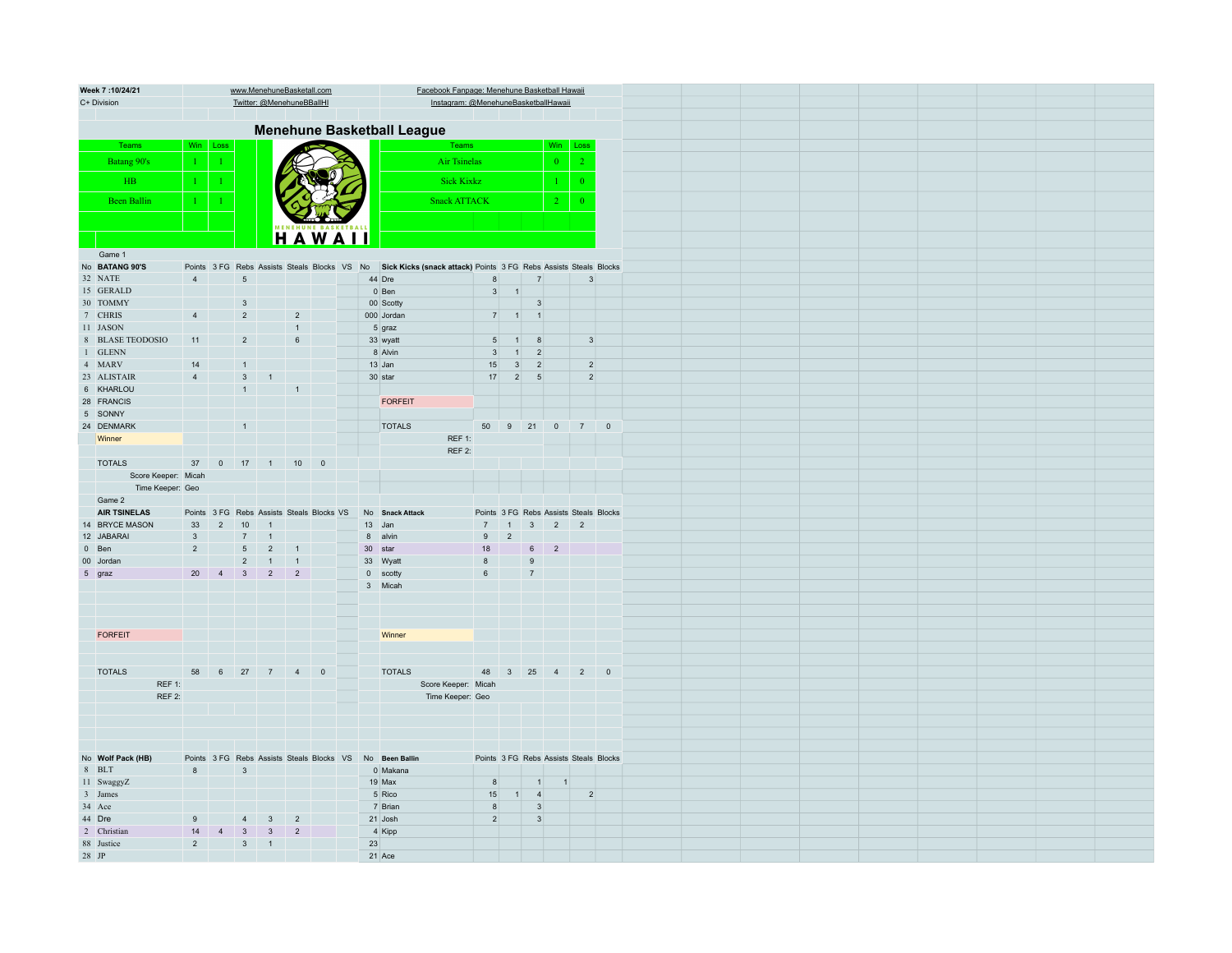|                          |  |  |  |                                     |  | 0 Brandon 8 2 2 3 Savv 3 Savv 3 1 2 3 Million 1 2 3 Million 1 2 3 Million 1 2 3 Million 1 2 3 Million 1 2 3 Mi |  |  |  |  |  |  |  |  |
|--------------------------|--|--|--|-------------------------------------|--|----------------------------------------------------------------------------------------------------------------|--|--|--|--|--|--|--|--|
|                          |  |  |  | the contract of the contract of the |  |                                                                                                                |  |  |  |  |  |  |  |  |
|                          |  |  |  |                                     |  |                                                                                                                |  |  |  |  |  |  |  |  |
|                          |  |  |  |                                     |  |                                                                                                                |  |  |  |  |  |  |  |  |
|                          |  |  |  |                                     |  |                                                                                                                |  |  |  |  |  |  |  |  |
|                          |  |  |  |                                     |  | TOTALS 43 4 15 9 4 0 TOTALS 33 1 11 1 2 0<br>REF 1:<br>REF 2: Time Keeper: Graz Time Keeper: Micah             |  |  |  |  |  |  |  |  |
|                          |  |  |  |                                     |  |                                                                                                                |  |  |  |  |  |  |  |  |
|                          |  |  |  |                                     |  |                                                                                                                |  |  |  |  |  |  |  |  |
| $\overline{\phantom{0}}$ |  |  |  |                                     |  |                                                                                                                |  |  |  |  |  |  |  |  |
|                          |  |  |  |                                     |  |                                                                                                                |  |  |  |  |  |  |  |  |
|                          |  |  |  |                                     |  |                                                                                                                |  |  |  |  |  |  |  |  |
|                          |  |  |  |                                     |  |                                                                                                                |  |  |  |  |  |  |  |  |
|                          |  |  |  |                                     |  |                                                                                                                |  |  |  |  |  |  |  |  |
|                          |  |  |  |                                     |  |                                                                                                                |  |  |  |  |  |  |  |  |
|                          |  |  |  |                                     |  |                                                                                                                |  |  |  |  |  |  |  |  |
|                          |  |  |  |                                     |  |                                                                                                                |  |  |  |  |  |  |  |  |
|                          |  |  |  |                                     |  |                                                                                                                |  |  |  |  |  |  |  |  |
|                          |  |  |  |                                     |  |                                                                                                                |  |  |  |  |  |  |  |  |
|                          |  |  |  |                                     |  |                                                                                                                |  |  |  |  |  |  |  |  |
|                          |  |  |  |                                     |  |                                                                                                                |  |  |  |  |  |  |  |  |
|                          |  |  |  |                                     |  |                                                                                                                |  |  |  |  |  |  |  |  |
|                          |  |  |  |                                     |  |                                                                                                                |  |  |  |  |  |  |  |  |
|                          |  |  |  |                                     |  |                                                                                                                |  |  |  |  |  |  |  |  |
|                          |  |  |  |                                     |  |                                                                                                                |  |  |  |  |  |  |  |  |
|                          |  |  |  |                                     |  |                                                                                                                |  |  |  |  |  |  |  |  |
|                          |  |  |  |                                     |  |                                                                                                                |  |  |  |  |  |  |  |  |
|                          |  |  |  |                                     |  |                                                                                                                |  |  |  |  |  |  |  |  |
|                          |  |  |  |                                     |  |                                                                                                                |  |  |  |  |  |  |  |  |
|                          |  |  |  |                                     |  |                                                                                                                |  |  |  |  |  |  |  |  |
|                          |  |  |  |                                     |  |                                                                                                                |  |  |  |  |  |  |  |  |
|                          |  |  |  |                                     |  |                                                                                                                |  |  |  |  |  |  |  |  |
|                          |  |  |  |                                     |  |                                                                                                                |  |  |  |  |  |  |  |  |
|                          |  |  |  |                                     |  |                                                                                                                |  |  |  |  |  |  |  |  |
|                          |  |  |  |                                     |  |                                                                                                                |  |  |  |  |  |  |  |  |
|                          |  |  |  |                                     |  |                                                                                                                |  |  |  |  |  |  |  |  |
|                          |  |  |  |                                     |  |                                                                                                                |  |  |  |  |  |  |  |  |
|                          |  |  |  |                                     |  |                                                                                                                |  |  |  |  |  |  |  |  |
|                          |  |  |  |                                     |  |                                                                                                                |  |  |  |  |  |  |  |  |
|                          |  |  |  |                                     |  |                                                                                                                |  |  |  |  |  |  |  |  |
|                          |  |  |  |                                     |  |                                                                                                                |  |  |  |  |  |  |  |  |
|                          |  |  |  |                                     |  |                                                                                                                |  |  |  |  |  |  |  |  |
|                          |  |  |  |                                     |  |                                                                                                                |  |  |  |  |  |  |  |  |
|                          |  |  |  |                                     |  |                                                                                                                |  |  |  |  |  |  |  |  |
|                          |  |  |  |                                     |  |                                                                                                                |  |  |  |  |  |  |  |  |
|                          |  |  |  |                                     |  |                                                                                                                |  |  |  |  |  |  |  |  |
|                          |  |  |  |                                     |  |                                                                                                                |  |  |  |  |  |  |  |  |
|                          |  |  |  |                                     |  |                                                                                                                |  |  |  |  |  |  |  |  |
|                          |  |  |  |                                     |  |                                                                                                                |  |  |  |  |  |  |  |  |
|                          |  |  |  |                                     |  |                                                                                                                |  |  |  |  |  |  |  |  |
|                          |  |  |  |                                     |  |                                                                                                                |  |  |  |  |  |  |  |  |
|                          |  |  |  |                                     |  |                                                                                                                |  |  |  |  |  |  |  |  |
|                          |  |  |  |                                     |  |                                                                                                                |  |  |  |  |  |  |  |  |
|                          |  |  |  |                                     |  |                                                                                                                |  |  |  |  |  |  |  |  |
|                          |  |  |  |                                     |  |                                                                                                                |  |  |  |  |  |  |  |  |
|                          |  |  |  |                                     |  |                                                                                                                |  |  |  |  |  |  |  |  |
|                          |  |  |  |                                     |  |                                                                                                                |  |  |  |  |  |  |  |  |
|                          |  |  |  |                                     |  |                                                                                                                |  |  |  |  |  |  |  |  |
|                          |  |  |  |                                     |  |                                                                                                                |  |  |  |  |  |  |  |  |
|                          |  |  |  |                                     |  |                                                                                                                |  |  |  |  |  |  |  |  |
|                          |  |  |  |                                     |  |                                                                                                                |  |  |  |  |  |  |  |  |
|                          |  |  |  |                                     |  |                                                                                                                |  |  |  |  |  |  |  |  |
|                          |  |  |  |                                     |  |                                                                                                                |  |  |  |  |  |  |  |  |
|                          |  |  |  |                                     |  |                                                                                                                |  |  |  |  |  |  |  |  |
|                          |  |  |  |                                     |  |                                                                                                                |  |  |  |  |  |  |  |  |
|                          |  |  |  |                                     |  |                                                                                                                |  |  |  |  |  |  |  |  |
|                          |  |  |  |                                     |  |                                                                                                                |  |  |  |  |  |  |  |  |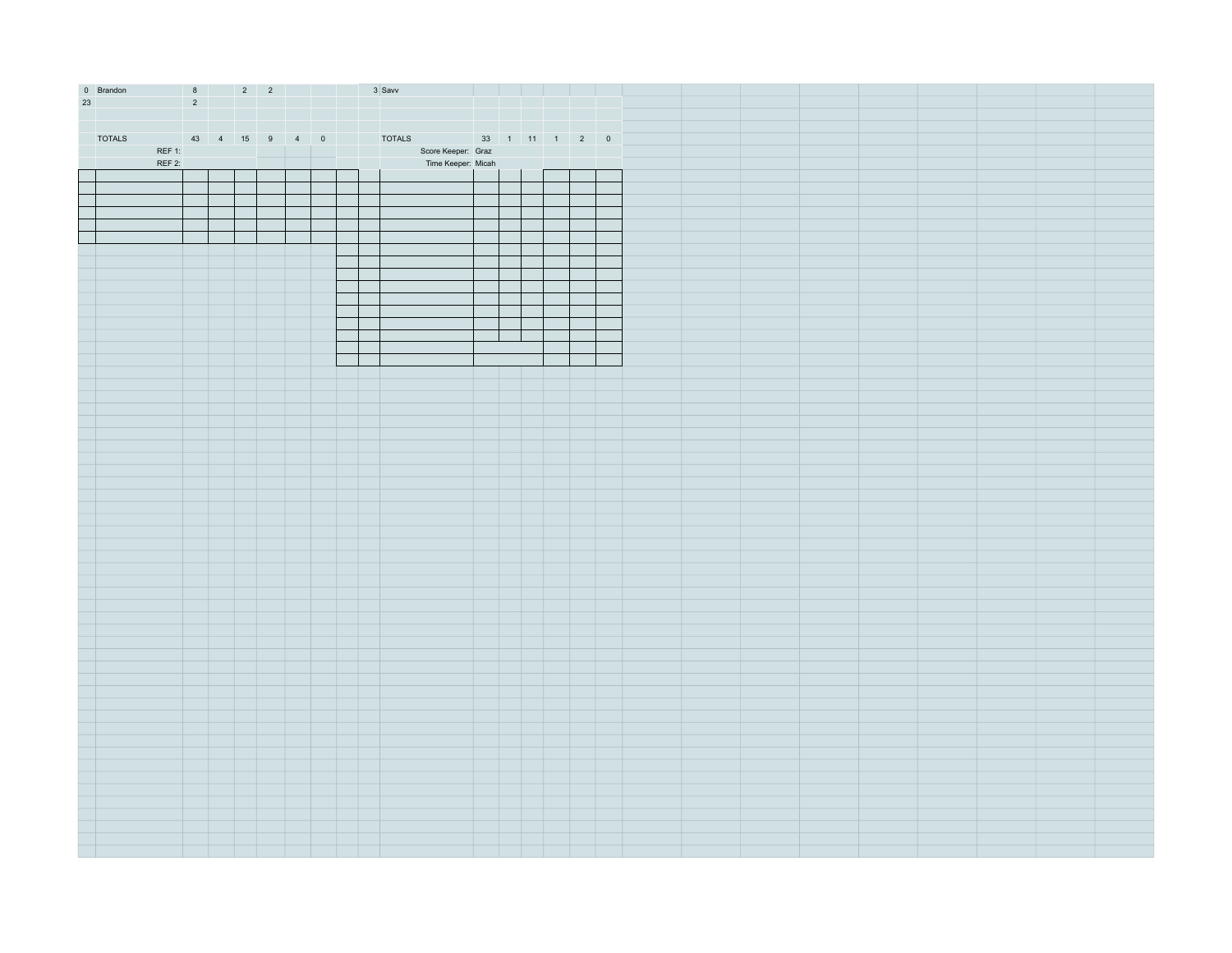|  | an di sebagai kecamatan dari Sebagai Kecamatan Sebagai Kecamatan Sebagai Kecamatan Sebagai Kecamatan Sebagai |                 |  |                         | ————————<br>————————                                                                                                 |  |  |  |  |  |
|--|--------------------------------------------------------------------------------------------------------------|-----------------|--|-------------------------|----------------------------------------------------------------------------------------------------------------------|--|--|--|--|--|
|  |                                                                                                              |                 |  |                         |                                                                                                                      |  |  |  |  |  |
|  |                                                                                                              |                 |  |                         |                                                                                                                      |  |  |  |  |  |
|  |                                                                                                              |                 |  |                         |                                                                                                                      |  |  |  |  |  |
|  |                                                                                                              |                 |  |                         |                                                                                                                      |  |  |  |  |  |
|  |                                                                                                              |                 |  |                         |                                                                                                                      |  |  |  |  |  |
|  |                                                                                                              |                 |  |                         |                                                                                                                      |  |  |  |  |  |
|  |                                                                                                              |                 |  |                         |                                                                                                                      |  |  |  |  |  |
|  |                                                                                                              |                 |  |                         |                                                                                                                      |  |  |  |  |  |
|  | <u> 1955 - Jan Barbara III, ma</u>                                                                           |                 |  |                         |                                                                                                                      |  |  |  |  |  |
|  | ------------                                                                                                 |                 |  |                         |                                                                                                                      |  |  |  |  |  |
|  |                                                                                                              |                 |  |                         |                                                                                                                      |  |  |  |  |  |
|  |                                                                                                              |                 |  |                         |                                                                                                                      |  |  |  |  |  |
|  |                                                                                                              |                 |  |                         |                                                                                                                      |  |  |  |  |  |
|  |                                                                                                              |                 |  |                         |                                                                                                                      |  |  |  |  |  |
|  |                                                                                                              |                 |  |                         |                                                                                                                      |  |  |  |  |  |
|  |                                                                                                              |                 |  |                         |                                                                                                                      |  |  |  |  |  |
|  |                                                                                                              |                 |  |                         |                                                                                                                      |  |  |  |  |  |
|  |                                                                                                              |                 |  |                         |                                                                                                                      |  |  |  |  |  |
|  |                                                                                                              |                 |  |                         |                                                                                                                      |  |  |  |  |  |
|  |                                                                                                              |                 |  |                         |                                                                                                                      |  |  |  |  |  |
|  |                                                                                                              |                 |  |                         |                                                                                                                      |  |  |  |  |  |
|  |                                                                                                              |                 |  |                         |                                                                                                                      |  |  |  |  |  |
|  |                                                                                                              |                 |  |                         |                                                                                                                      |  |  |  |  |  |
|  |                                                                                                              |                 |  |                         |                                                                                                                      |  |  |  |  |  |
|  |                                                                                                              |                 |  |                         |                                                                                                                      |  |  |  |  |  |
|  |                                                                                                              |                 |  |                         |                                                                                                                      |  |  |  |  |  |
|  | <u> 1999 – John Harry</u>                                                                                    |                 |  |                         |                                                                                                                      |  |  |  |  |  |
|  |                                                                                                              |                 |  |                         |                                                                                                                      |  |  |  |  |  |
|  |                                                                                                              |                 |  |                         |                                                                                                                      |  |  |  |  |  |
|  |                                                                                                              |                 |  |                         |                                                                                                                      |  |  |  |  |  |
|  |                                                                                                              |                 |  |                         |                                                                                                                      |  |  |  |  |  |
|  |                                                                                                              |                 |  |                         |                                                                                                                      |  |  |  |  |  |
|  |                                                                                                              |                 |  | <u> a serie de la p</u> |                                                                                                                      |  |  |  |  |  |
|  |                                                                                                              |                 |  |                         |                                                                                                                      |  |  |  |  |  |
|  |                                                                                                              |                 |  |                         |                                                                                                                      |  |  |  |  |  |
|  |                                                                                                              |                 |  |                         |                                                                                                                      |  |  |  |  |  |
|  |                                                                                                              |                 |  |                         |                                                                                                                      |  |  |  |  |  |
|  | <u> Elektroni</u>                                                                                            |                 |  |                         |                                                                                                                      |  |  |  |  |  |
|  |                                                                                                              |                 |  |                         |                                                                                                                      |  |  |  |  |  |
|  |                                                                                                              |                 |  |                         |                                                                                                                      |  |  |  |  |  |
|  |                                                                                                              |                 |  |                         |                                                                                                                      |  |  |  |  |  |
|  |                                                                                                              |                 |  |                         |                                                                                                                      |  |  |  |  |  |
|  |                                                                                                              |                 |  |                         |                                                                                                                      |  |  |  |  |  |
|  |                                                                                                              |                 |  |                         |                                                                                                                      |  |  |  |  |  |
|  |                                                                                                              |                 |  |                         |                                                                                                                      |  |  |  |  |  |
|  |                                                                                                              |                 |  |                         |                                                                                                                      |  |  |  |  |  |
|  |                                                                                                              |                 |  |                         |                                                                                                                      |  |  |  |  |  |
|  |                                                                                                              |                 |  |                         |                                                                                                                      |  |  |  |  |  |
|  |                                                                                                              |                 |  |                         |                                                                                                                      |  |  |  |  |  |
|  |                                                                                                              |                 |  |                         | ar de la segunda                                                                                                     |  |  |  |  |  |
|  |                                                                                                              |                 |  |                         |                                                                                                                      |  |  |  |  |  |
|  |                                                                                                              |                 |  |                         |                                                                                                                      |  |  |  |  |  |
|  |                                                                                                              |                 |  |                         |                                                                                                                      |  |  |  |  |  |
|  |                                                                                                              |                 |  |                         | <u> La Carlo de la Ca</u>                                                                                            |  |  |  |  |  |
|  |                                                                                                              |                 |  |                         |                                                                                                                      |  |  |  |  |  |
|  | <del>, , , , , , , , , , , , , ,</del>                                                                       |                 |  |                         | ____________________                                                                                                 |  |  |  |  |  |
|  |                                                                                                              |                 |  |                         |                                                                                                                      |  |  |  |  |  |
|  |                                                                                                              | <u>talah da</u> |  |                         |                                                                                                                      |  |  |  |  |  |
|  |                                                                                                              |                 |  |                         | <u>e de la partida de la partida de la partida de la partida de la partida de la partida de la partida de la par</u> |  |  |  |  |  |
|  |                                                                                                              |                 |  |                         |                                                                                                                      |  |  |  |  |  |
|  |                                                                                                              |                 |  |                         |                                                                                                                      |  |  |  |  |  |
|  |                                                                                                              |                 |  |                         |                                                                                                                      |  |  |  |  |  |
|  |                                                                                                              |                 |  |                         |                                                                                                                      |  |  |  |  |  |
|  |                                                                                                              |                 |  |                         |                                                                                                                      |  |  |  |  |  |
|  |                                                                                                              |                 |  |                         |                                                                                                                      |  |  |  |  |  |
|  |                                                                                                              |                 |  |                         |                                                                                                                      |  |  |  |  |  |
|  |                                                                                                              |                 |  |                         |                                                                                                                      |  |  |  |  |  |
|  |                                                                                                              |                 |  |                         |                                                                                                                      |  |  |  |  |  |
|  |                                                                                                              |                 |  |                         |                                                                                                                      |  |  |  |  |  |
|  |                                                                                                              |                 |  |                         |                                                                                                                      |  |  |  |  |  |
|  |                                                                                                              |                 |  |                         |                                                                                                                      |  |  |  |  |  |
|  |                                                                                                              |                 |  |                         |                                                                                                                      |  |  |  |  |  |
|  |                                                                                                              |                 |  |                         |                                                                                                                      |  |  |  |  |  |
|  |                                                                                                              |                 |  |                         |                                                                                                                      |  |  |  |  |  |
|  |                                                                                                              |                 |  |                         |                                                                                                                      |  |  |  |  |  |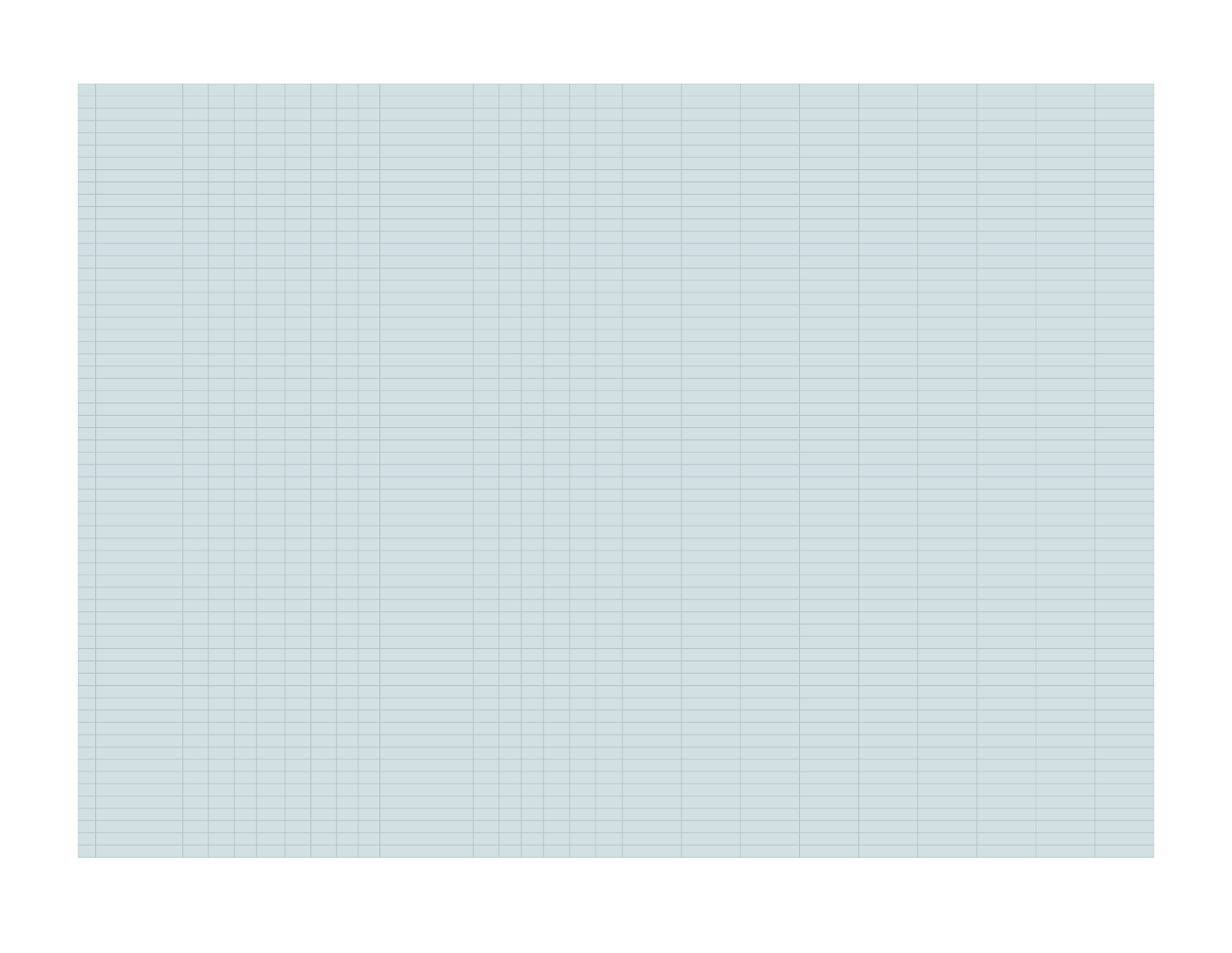|  | an di sebagai kecamatan dari Sebagai Kecamatan Sebagai Kecamatan Sebagai Kecamatan Sebagai Kecamatan Sebagai |                 |  |                         | ————————<br>————————                                                                                                 |  |  |  |  |  |
|--|--------------------------------------------------------------------------------------------------------------|-----------------|--|-------------------------|----------------------------------------------------------------------------------------------------------------------|--|--|--|--|--|
|  |                                                                                                              |                 |  |                         |                                                                                                                      |  |  |  |  |  |
|  |                                                                                                              |                 |  |                         |                                                                                                                      |  |  |  |  |  |
|  |                                                                                                              |                 |  |                         |                                                                                                                      |  |  |  |  |  |
|  |                                                                                                              |                 |  |                         |                                                                                                                      |  |  |  |  |  |
|  |                                                                                                              |                 |  |                         |                                                                                                                      |  |  |  |  |  |
|  |                                                                                                              |                 |  |                         |                                                                                                                      |  |  |  |  |  |
|  |                                                                                                              |                 |  |                         |                                                                                                                      |  |  |  |  |  |
|  |                                                                                                              |                 |  |                         |                                                                                                                      |  |  |  |  |  |
|  | <u> 1955 - Jan Barbara III, ma</u>                                                                           |                 |  |                         |                                                                                                                      |  |  |  |  |  |
|  | ------------                                                                                                 |                 |  |                         |                                                                                                                      |  |  |  |  |  |
|  |                                                                                                              |                 |  |                         |                                                                                                                      |  |  |  |  |  |
|  |                                                                                                              |                 |  |                         |                                                                                                                      |  |  |  |  |  |
|  |                                                                                                              |                 |  |                         |                                                                                                                      |  |  |  |  |  |
|  |                                                                                                              |                 |  |                         |                                                                                                                      |  |  |  |  |  |
|  |                                                                                                              |                 |  |                         |                                                                                                                      |  |  |  |  |  |
|  |                                                                                                              |                 |  |                         |                                                                                                                      |  |  |  |  |  |
|  |                                                                                                              |                 |  |                         |                                                                                                                      |  |  |  |  |  |
|  |                                                                                                              |                 |  |                         |                                                                                                                      |  |  |  |  |  |
|  |                                                                                                              |                 |  |                         |                                                                                                                      |  |  |  |  |  |
|  |                                                                                                              |                 |  |                         |                                                                                                                      |  |  |  |  |  |
|  |                                                                                                              |                 |  |                         |                                                                                                                      |  |  |  |  |  |
|  |                                                                                                              |                 |  |                         |                                                                                                                      |  |  |  |  |  |
|  |                                                                                                              |                 |  |                         |                                                                                                                      |  |  |  |  |  |
|  |                                                                                                              |                 |  |                         |                                                                                                                      |  |  |  |  |  |
|  |                                                                                                              |                 |  |                         |                                                                                                                      |  |  |  |  |  |
|  |                                                                                                              |                 |  |                         |                                                                                                                      |  |  |  |  |  |
|  | <u> 1999 – John Harry</u>                                                                                    |                 |  |                         |                                                                                                                      |  |  |  |  |  |
|  |                                                                                                              |                 |  |                         |                                                                                                                      |  |  |  |  |  |
|  |                                                                                                              |                 |  |                         |                                                                                                                      |  |  |  |  |  |
|  |                                                                                                              |                 |  |                         |                                                                                                                      |  |  |  |  |  |
|  |                                                                                                              |                 |  |                         |                                                                                                                      |  |  |  |  |  |
|  |                                                                                                              |                 |  |                         |                                                                                                                      |  |  |  |  |  |
|  |                                                                                                              |                 |  | <u> a serie de la p</u> |                                                                                                                      |  |  |  |  |  |
|  |                                                                                                              |                 |  |                         |                                                                                                                      |  |  |  |  |  |
|  |                                                                                                              |                 |  |                         |                                                                                                                      |  |  |  |  |  |
|  |                                                                                                              |                 |  |                         |                                                                                                                      |  |  |  |  |  |
|  |                                                                                                              |                 |  |                         |                                                                                                                      |  |  |  |  |  |
|  | <u> Elektroni</u>                                                                                            |                 |  |                         |                                                                                                                      |  |  |  |  |  |
|  |                                                                                                              |                 |  |                         |                                                                                                                      |  |  |  |  |  |
|  |                                                                                                              |                 |  |                         |                                                                                                                      |  |  |  |  |  |
|  |                                                                                                              |                 |  |                         |                                                                                                                      |  |  |  |  |  |
|  |                                                                                                              |                 |  |                         |                                                                                                                      |  |  |  |  |  |
|  |                                                                                                              |                 |  |                         |                                                                                                                      |  |  |  |  |  |
|  |                                                                                                              |                 |  |                         |                                                                                                                      |  |  |  |  |  |
|  |                                                                                                              |                 |  |                         |                                                                                                                      |  |  |  |  |  |
|  |                                                                                                              |                 |  |                         |                                                                                                                      |  |  |  |  |  |
|  |                                                                                                              |                 |  |                         |                                                                                                                      |  |  |  |  |  |
|  |                                                                                                              |                 |  |                         |                                                                                                                      |  |  |  |  |  |
|  |                                                                                                              |                 |  |                         |                                                                                                                      |  |  |  |  |  |
|  |                                                                                                              |                 |  |                         | ar de la segunda                                                                                                     |  |  |  |  |  |
|  |                                                                                                              |                 |  |                         |                                                                                                                      |  |  |  |  |  |
|  |                                                                                                              |                 |  |                         |                                                                                                                      |  |  |  |  |  |
|  |                                                                                                              |                 |  |                         |                                                                                                                      |  |  |  |  |  |
|  |                                                                                                              |                 |  |                         | <u> La Carlo de la Ca</u>                                                                                            |  |  |  |  |  |
|  |                                                                                                              |                 |  |                         |                                                                                                                      |  |  |  |  |  |
|  | <del>, , , , , , , , , , , , , ,</del>                                                                       |                 |  |                         | ____________________                                                                                                 |  |  |  |  |  |
|  |                                                                                                              |                 |  |                         |                                                                                                                      |  |  |  |  |  |
|  |                                                                                                              | <u>talah da</u> |  |                         |                                                                                                                      |  |  |  |  |  |
|  |                                                                                                              |                 |  |                         | <u>e de la partida de la partida de la partida de la partida de la partida de la partida de la partida de la par</u> |  |  |  |  |  |
|  |                                                                                                              |                 |  |                         |                                                                                                                      |  |  |  |  |  |
|  |                                                                                                              |                 |  |                         |                                                                                                                      |  |  |  |  |  |
|  |                                                                                                              |                 |  |                         |                                                                                                                      |  |  |  |  |  |
|  |                                                                                                              |                 |  |                         |                                                                                                                      |  |  |  |  |  |
|  |                                                                                                              |                 |  |                         |                                                                                                                      |  |  |  |  |  |
|  |                                                                                                              |                 |  |                         |                                                                                                                      |  |  |  |  |  |
|  |                                                                                                              |                 |  |                         |                                                                                                                      |  |  |  |  |  |
|  |                                                                                                              |                 |  |                         |                                                                                                                      |  |  |  |  |  |
|  |                                                                                                              |                 |  |                         |                                                                                                                      |  |  |  |  |  |
|  |                                                                                                              |                 |  |                         |                                                                                                                      |  |  |  |  |  |
|  |                                                                                                              |                 |  |                         |                                                                                                                      |  |  |  |  |  |
|  |                                                                                                              |                 |  |                         |                                                                                                                      |  |  |  |  |  |
|  |                                                                                                              |                 |  |                         |                                                                                                                      |  |  |  |  |  |
|  |                                                                                                              |                 |  |                         |                                                                                                                      |  |  |  |  |  |
|  |                                                                                                              |                 |  |                         |                                                                                                                      |  |  |  |  |  |
|  |                                                                                                              |                 |  |                         |                                                                                                                      |  |  |  |  |  |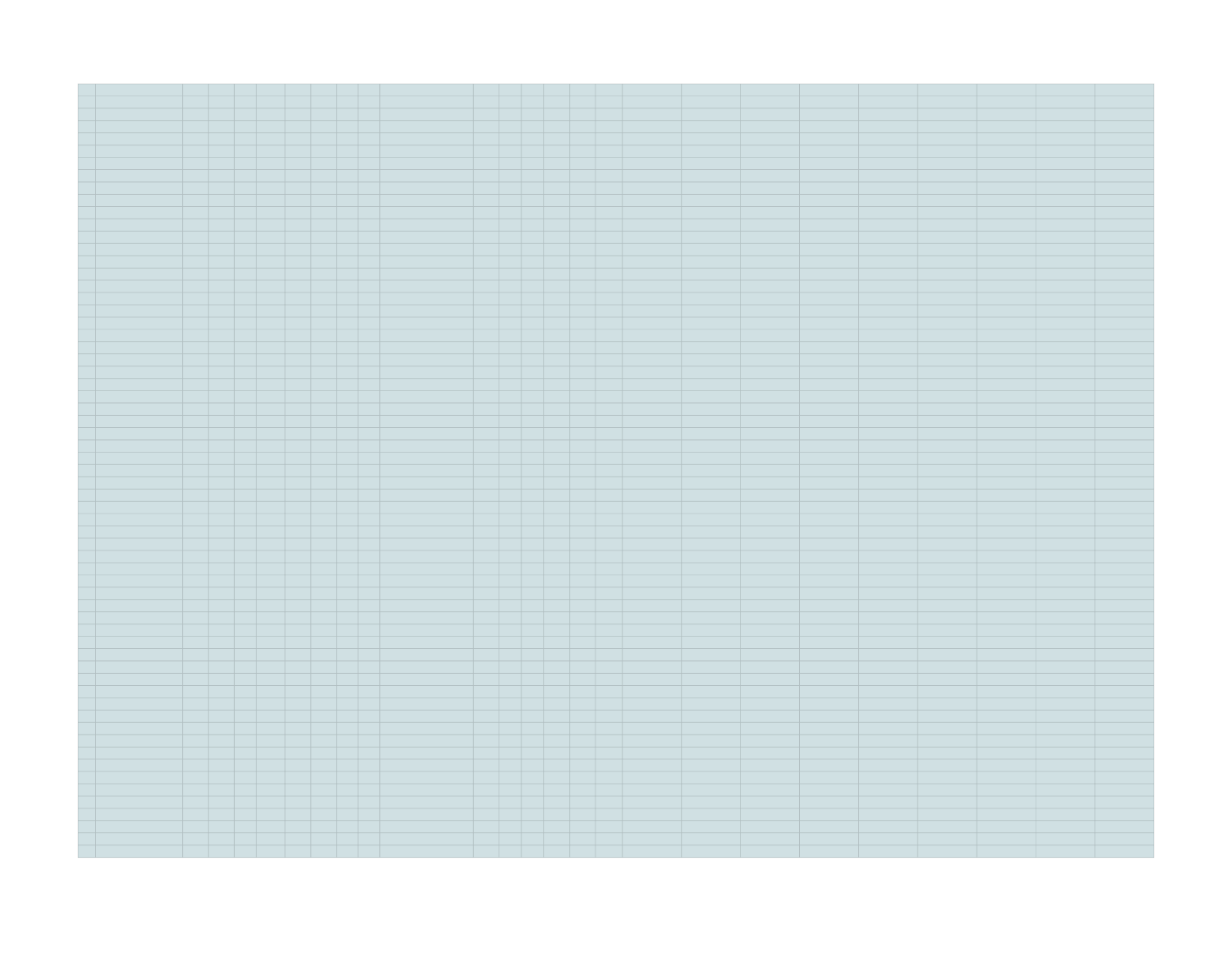|  | an di sebagai kecamatan dari Sebagai Kecamatan Sebagai Kecamatan Sebagai Kecamatan Sebagai Kecamatan Sebagai |                 |  |                         | ————————<br>————————                                                                                                 |  |  |  |  |  |
|--|--------------------------------------------------------------------------------------------------------------|-----------------|--|-------------------------|----------------------------------------------------------------------------------------------------------------------|--|--|--|--|--|
|  |                                                                                                              |                 |  |                         |                                                                                                                      |  |  |  |  |  |
|  |                                                                                                              |                 |  |                         |                                                                                                                      |  |  |  |  |  |
|  |                                                                                                              |                 |  |                         |                                                                                                                      |  |  |  |  |  |
|  |                                                                                                              |                 |  |                         |                                                                                                                      |  |  |  |  |  |
|  |                                                                                                              |                 |  |                         |                                                                                                                      |  |  |  |  |  |
|  |                                                                                                              |                 |  |                         |                                                                                                                      |  |  |  |  |  |
|  |                                                                                                              |                 |  |                         |                                                                                                                      |  |  |  |  |  |
|  |                                                                                                              |                 |  |                         |                                                                                                                      |  |  |  |  |  |
|  | <u> 1955 - Jan Barbara III, ma</u>                                                                           |                 |  |                         |                                                                                                                      |  |  |  |  |  |
|  | ------------                                                                                                 |                 |  |                         |                                                                                                                      |  |  |  |  |  |
|  |                                                                                                              |                 |  |                         |                                                                                                                      |  |  |  |  |  |
|  |                                                                                                              |                 |  |                         |                                                                                                                      |  |  |  |  |  |
|  |                                                                                                              |                 |  |                         |                                                                                                                      |  |  |  |  |  |
|  |                                                                                                              |                 |  |                         |                                                                                                                      |  |  |  |  |  |
|  |                                                                                                              |                 |  |                         |                                                                                                                      |  |  |  |  |  |
|  |                                                                                                              |                 |  |                         |                                                                                                                      |  |  |  |  |  |
|  |                                                                                                              |                 |  |                         |                                                                                                                      |  |  |  |  |  |
|  |                                                                                                              |                 |  |                         |                                                                                                                      |  |  |  |  |  |
|  |                                                                                                              |                 |  |                         |                                                                                                                      |  |  |  |  |  |
|  |                                                                                                              |                 |  |                         |                                                                                                                      |  |  |  |  |  |
|  |                                                                                                              |                 |  |                         |                                                                                                                      |  |  |  |  |  |
|  |                                                                                                              |                 |  |                         |                                                                                                                      |  |  |  |  |  |
|  |                                                                                                              |                 |  |                         |                                                                                                                      |  |  |  |  |  |
|  |                                                                                                              |                 |  |                         |                                                                                                                      |  |  |  |  |  |
|  |                                                                                                              |                 |  |                         |                                                                                                                      |  |  |  |  |  |
|  |                                                                                                              |                 |  |                         |                                                                                                                      |  |  |  |  |  |
|  | <u> 1999 – John Harry</u>                                                                                    |                 |  |                         |                                                                                                                      |  |  |  |  |  |
|  |                                                                                                              |                 |  |                         |                                                                                                                      |  |  |  |  |  |
|  |                                                                                                              |                 |  |                         |                                                                                                                      |  |  |  |  |  |
|  |                                                                                                              |                 |  |                         |                                                                                                                      |  |  |  |  |  |
|  |                                                                                                              |                 |  |                         |                                                                                                                      |  |  |  |  |  |
|  |                                                                                                              |                 |  |                         |                                                                                                                      |  |  |  |  |  |
|  |                                                                                                              |                 |  | <u> a serie de la p</u> |                                                                                                                      |  |  |  |  |  |
|  |                                                                                                              |                 |  |                         |                                                                                                                      |  |  |  |  |  |
|  |                                                                                                              |                 |  |                         |                                                                                                                      |  |  |  |  |  |
|  |                                                                                                              |                 |  |                         |                                                                                                                      |  |  |  |  |  |
|  |                                                                                                              |                 |  |                         |                                                                                                                      |  |  |  |  |  |
|  | <u> Elektroni</u>                                                                                            |                 |  |                         |                                                                                                                      |  |  |  |  |  |
|  |                                                                                                              |                 |  |                         |                                                                                                                      |  |  |  |  |  |
|  |                                                                                                              |                 |  |                         |                                                                                                                      |  |  |  |  |  |
|  |                                                                                                              |                 |  |                         |                                                                                                                      |  |  |  |  |  |
|  |                                                                                                              |                 |  |                         |                                                                                                                      |  |  |  |  |  |
|  |                                                                                                              |                 |  |                         |                                                                                                                      |  |  |  |  |  |
|  |                                                                                                              |                 |  |                         |                                                                                                                      |  |  |  |  |  |
|  |                                                                                                              |                 |  |                         |                                                                                                                      |  |  |  |  |  |
|  |                                                                                                              |                 |  |                         |                                                                                                                      |  |  |  |  |  |
|  |                                                                                                              |                 |  |                         |                                                                                                                      |  |  |  |  |  |
|  |                                                                                                              |                 |  |                         |                                                                                                                      |  |  |  |  |  |
|  |                                                                                                              |                 |  |                         |                                                                                                                      |  |  |  |  |  |
|  |                                                                                                              |                 |  |                         | ar de la segunda                                                                                                     |  |  |  |  |  |
|  |                                                                                                              |                 |  |                         |                                                                                                                      |  |  |  |  |  |
|  |                                                                                                              |                 |  |                         |                                                                                                                      |  |  |  |  |  |
|  |                                                                                                              |                 |  |                         |                                                                                                                      |  |  |  |  |  |
|  |                                                                                                              |                 |  |                         | <u> La Carlo de la Ca</u>                                                                                            |  |  |  |  |  |
|  |                                                                                                              |                 |  |                         |                                                                                                                      |  |  |  |  |  |
|  | <del>, , , , , , , , , , , , , ,</del>                                                                       |                 |  |                         | ____________________                                                                                                 |  |  |  |  |  |
|  |                                                                                                              |                 |  |                         |                                                                                                                      |  |  |  |  |  |
|  |                                                                                                              | <u>talah da</u> |  |                         |                                                                                                                      |  |  |  |  |  |
|  |                                                                                                              |                 |  |                         | <u>e de la partida de la partida de la partida de la partida de la partida de la partida de la partida de la par</u> |  |  |  |  |  |
|  |                                                                                                              |                 |  |                         |                                                                                                                      |  |  |  |  |  |
|  |                                                                                                              |                 |  |                         |                                                                                                                      |  |  |  |  |  |
|  |                                                                                                              |                 |  |                         |                                                                                                                      |  |  |  |  |  |
|  |                                                                                                              |                 |  |                         |                                                                                                                      |  |  |  |  |  |
|  |                                                                                                              |                 |  |                         |                                                                                                                      |  |  |  |  |  |
|  |                                                                                                              |                 |  |                         |                                                                                                                      |  |  |  |  |  |
|  |                                                                                                              |                 |  |                         |                                                                                                                      |  |  |  |  |  |
|  |                                                                                                              |                 |  |                         |                                                                                                                      |  |  |  |  |  |
|  |                                                                                                              |                 |  |                         |                                                                                                                      |  |  |  |  |  |
|  |                                                                                                              |                 |  |                         |                                                                                                                      |  |  |  |  |  |
|  |                                                                                                              |                 |  |                         |                                                                                                                      |  |  |  |  |  |
|  |                                                                                                              |                 |  |                         |                                                                                                                      |  |  |  |  |  |
|  |                                                                                                              |                 |  |                         |                                                                                                                      |  |  |  |  |  |
|  |                                                                                                              |                 |  |                         |                                                                                                                      |  |  |  |  |  |
|  |                                                                                                              |                 |  |                         |                                                                                                                      |  |  |  |  |  |
|  |                                                                                                              |                 |  |                         |                                                                                                                      |  |  |  |  |  |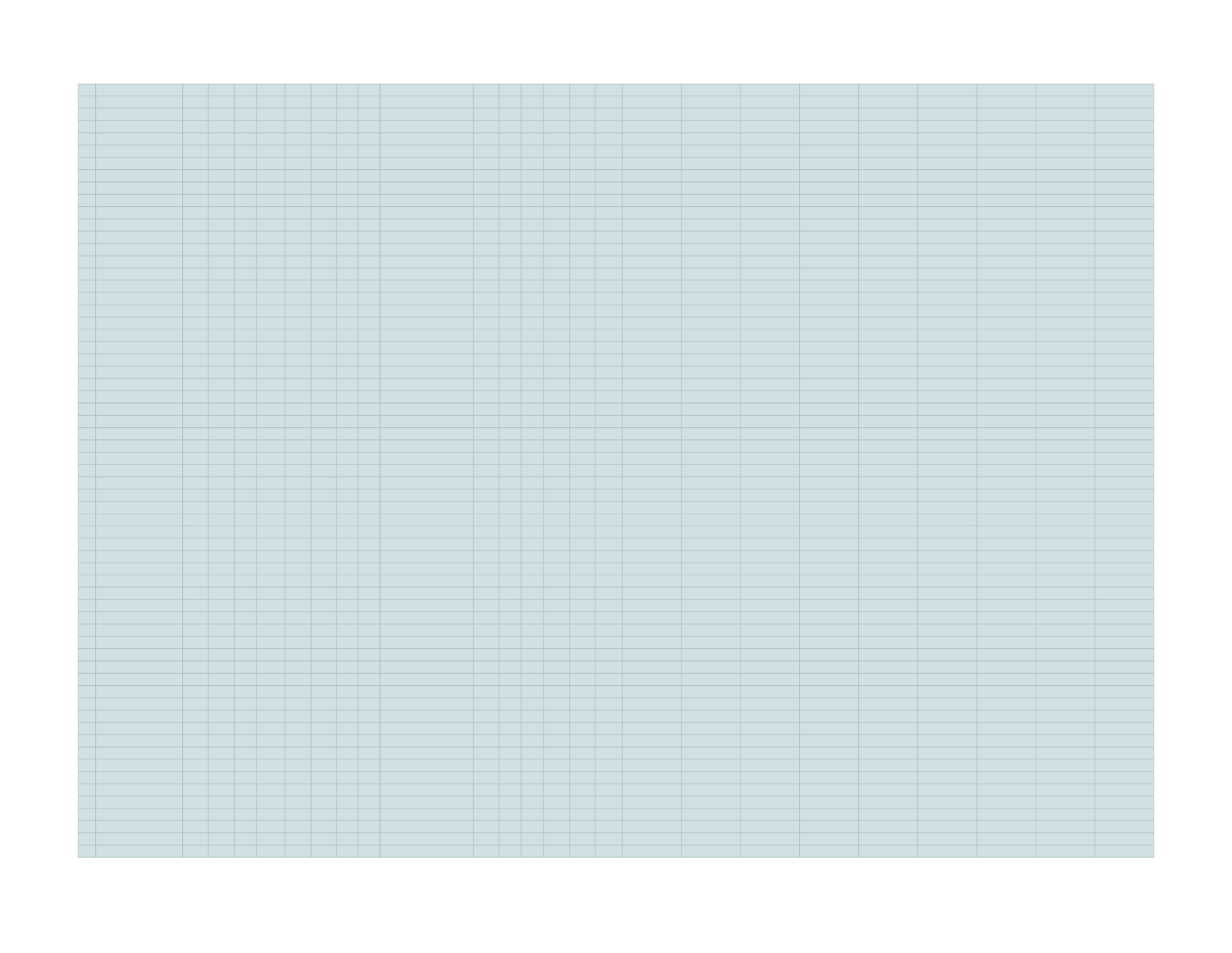|  | an di sebagai kecamatan dari Sebagai Kecamatan Sebagai Kecamatan Sebagai Kecamatan Sebagai Kecamatan Sebagai |                 |  |                         | ————————<br>————————                                                                                                 |  |  |  |  |  |
|--|--------------------------------------------------------------------------------------------------------------|-----------------|--|-------------------------|----------------------------------------------------------------------------------------------------------------------|--|--|--|--|--|
|  |                                                                                                              |                 |  |                         |                                                                                                                      |  |  |  |  |  |
|  |                                                                                                              |                 |  |                         |                                                                                                                      |  |  |  |  |  |
|  |                                                                                                              |                 |  |                         |                                                                                                                      |  |  |  |  |  |
|  |                                                                                                              |                 |  |                         |                                                                                                                      |  |  |  |  |  |
|  |                                                                                                              |                 |  |                         |                                                                                                                      |  |  |  |  |  |
|  |                                                                                                              |                 |  |                         |                                                                                                                      |  |  |  |  |  |
|  |                                                                                                              |                 |  |                         |                                                                                                                      |  |  |  |  |  |
|  |                                                                                                              |                 |  |                         |                                                                                                                      |  |  |  |  |  |
|  | <u> 1955 - Jan Barbara III, ma</u>                                                                           |                 |  |                         |                                                                                                                      |  |  |  |  |  |
|  | ------------                                                                                                 |                 |  |                         |                                                                                                                      |  |  |  |  |  |
|  |                                                                                                              |                 |  |                         |                                                                                                                      |  |  |  |  |  |
|  |                                                                                                              |                 |  |                         |                                                                                                                      |  |  |  |  |  |
|  |                                                                                                              |                 |  |                         |                                                                                                                      |  |  |  |  |  |
|  |                                                                                                              |                 |  |                         |                                                                                                                      |  |  |  |  |  |
|  |                                                                                                              |                 |  |                         |                                                                                                                      |  |  |  |  |  |
|  |                                                                                                              |                 |  |                         |                                                                                                                      |  |  |  |  |  |
|  |                                                                                                              |                 |  |                         |                                                                                                                      |  |  |  |  |  |
|  |                                                                                                              |                 |  |                         |                                                                                                                      |  |  |  |  |  |
|  |                                                                                                              |                 |  |                         |                                                                                                                      |  |  |  |  |  |
|  |                                                                                                              |                 |  |                         |                                                                                                                      |  |  |  |  |  |
|  |                                                                                                              |                 |  |                         |                                                                                                                      |  |  |  |  |  |
|  |                                                                                                              |                 |  |                         |                                                                                                                      |  |  |  |  |  |
|  |                                                                                                              |                 |  |                         |                                                                                                                      |  |  |  |  |  |
|  |                                                                                                              |                 |  |                         |                                                                                                                      |  |  |  |  |  |
|  |                                                                                                              |                 |  |                         |                                                                                                                      |  |  |  |  |  |
|  |                                                                                                              |                 |  |                         |                                                                                                                      |  |  |  |  |  |
|  | <u> 1999 – John Harry</u>                                                                                    |                 |  |                         |                                                                                                                      |  |  |  |  |  |
|  |                                                                                                              |                 |  |                         |                                                                                                                      |  |  |  |  |  |
|  |                                                                                                              |                 |  |                         |                                                                                                                      |  |  |  |  |  |
|  |                                                                                                              |                 |  |                         |                                                                                                                      |  |  |  |  |  |
|  |                                                                                                              |                 |  |                         |                                                                                                                      |  |  |  |  |  |
|  |                                                                                                              |                 |  |                         |                                                                                                                      |  |  |  |  |  |
|  |                                                                                                              |                 |  | <u> a serie de la p</u> |                                                                                                                      |  |  |  |  |  |
|  |                                                                                                              |                 |  |                         |                                                                                                                      |  |  |  |  |  |
|  |                                                                                                              |                 |  |                         |                                                                                                                      |  |  |  |  |  |
|  |                                                                                                              |                 |  |                         |                                                                                                                      |  |  |  |  |  |
|  |                                                                                                              |                 |  |                         |                                                                                                                      |  |  |  |  |  |
|  | <u> Elektroni</u>                                                                                            |                 |  |                         |                                                                                                                      |  |  |  |  |  |
|  |                                                                                                              |                 |  |                         |                                                                                                                      |  |  |  |  |  |
|  |                                                                                                              |                 |  |                         |                                                                                                                      |  |  |  |  |  |
|  |                                                                                                              |                 |  |                         |                                                                                                                      |  |  |  |  |  |
|  |                                                                                                              |                 |  |                         |                                                                                                                      |  |  |  |  |  |
|  |                                                                                                              |                 |  |                         |                                                                                                                      |  |  |  |  |  |
|  |                                                                                                              |                 |  |                         |                                                                                                                      |  |  |  |  |  |
|  |                                                                                                              |                 |  |                         |                                                                                                                      |  |  |  |  |  |
|  |                                                                                                              |                 |  |                         |                                                                                                                      |  |  |  |  |  |
|  |                                                                                                              |                 |  |                         |                                                                                                                      |  |  |  |  |  |
|  |                                                                                                              |                 |  |                         |                                                                                                                      |  |  |  |  |  |
|  |                                                                                                              |                 |  |                         |                                                                                                                      |  |  |  |  |  |
|  |                                                                                                              |                 |  |                         | ar de la segunda                                                                                                     |  |  |  |  |  |
|  |                                                                                                              |                 |  |                         |                                                                                                                      |  |  |  |  |  |
|  |                                                                                                              |                 |  |                         |                                                                                                                      |  |  |  |  |  |
|  |                                                                                                              |                 |  |                         |                                                                                                                      |  |  |  |  |  |
|  |                                                                                                              |                 |  |                         | <u> La Carlo de la Ca</u>                                                                                            |  |  |  |  |  |
|  |                                                                                                              |                 |  |                         |                                                                                                                      |  |  |  |  |  |
|  | <del>, , , , , , , , , , , , , ,</del>                                                                       |                 |  |                         | ____________________                                                                                                 |  |  |  |  |  |
|  |                                                                                                              |                 |  |                         |                                                                                                                      |  |  |  |  |  |
|  |                                                                                                              | <u>talah da</u> |  |                         |                                                                                                                      |  |  |  |  |  |
|  |                                                                                                              |                 |  |                         | <u>e de la partida de la partida de la partida de la partida de la partida de la partida de la partida de la par</u> |  |  |  |  |  |
|  |                                                                                                              |                 |  |                         |                                                                                                                      |  |  |  |  |  |
|  |                                                                                                              |                 |  |                         |                                                                                                                      |  |  |  |  |  |
|  |                                                                                                              |                 |  |                         |                                                                                                                      |  |  |  |  |  |
|  |                                                                                                              |                 |  |                         |                                                                                                                      |  |  |  |  |  |
|  |                                                                                                              |                 |  |                         |                                                                                                                      |  |  |  |  |  |
|  |                                                                                                              |                 |  |                         |                                                                                                                      |  |  |  |  |  |
|  |                                                                                                              |                 |  |                         |                                                                                                                      |  |  |  |  |  |
|  |                                                                                                              |                 |  |                         |                                                                                                                      |  |  |  |  |  |
|  |                                                                                                              |                 |  |                         |                                                                                                                      |  |  |  |  |  |
|  |                                                                                                              |                 |  |                         |                                                                                                                      |  |  |  |  |  |
|  |                                                                                                              |                 |  |                         |                                                                                                                      |  |  |  |  |  |
|  |                                                                                                              |                 |  |                         |                                                                                                                      |  |  |  |  |  |
|  |                                                                                                              |                 |  |                         |                                                                                                                      |  |  |  |  |  |
|  |                                                                                                              |                 |  |                         |                                                                                                                      |  |  |  |  |  |
|  |                                                                                                              |                 |  |                         |                                                                                                                      |  |  |  |  |  |
|  |                                                                                                              |                 |  |                         |                                                                                                                      |  |  |  |  |  |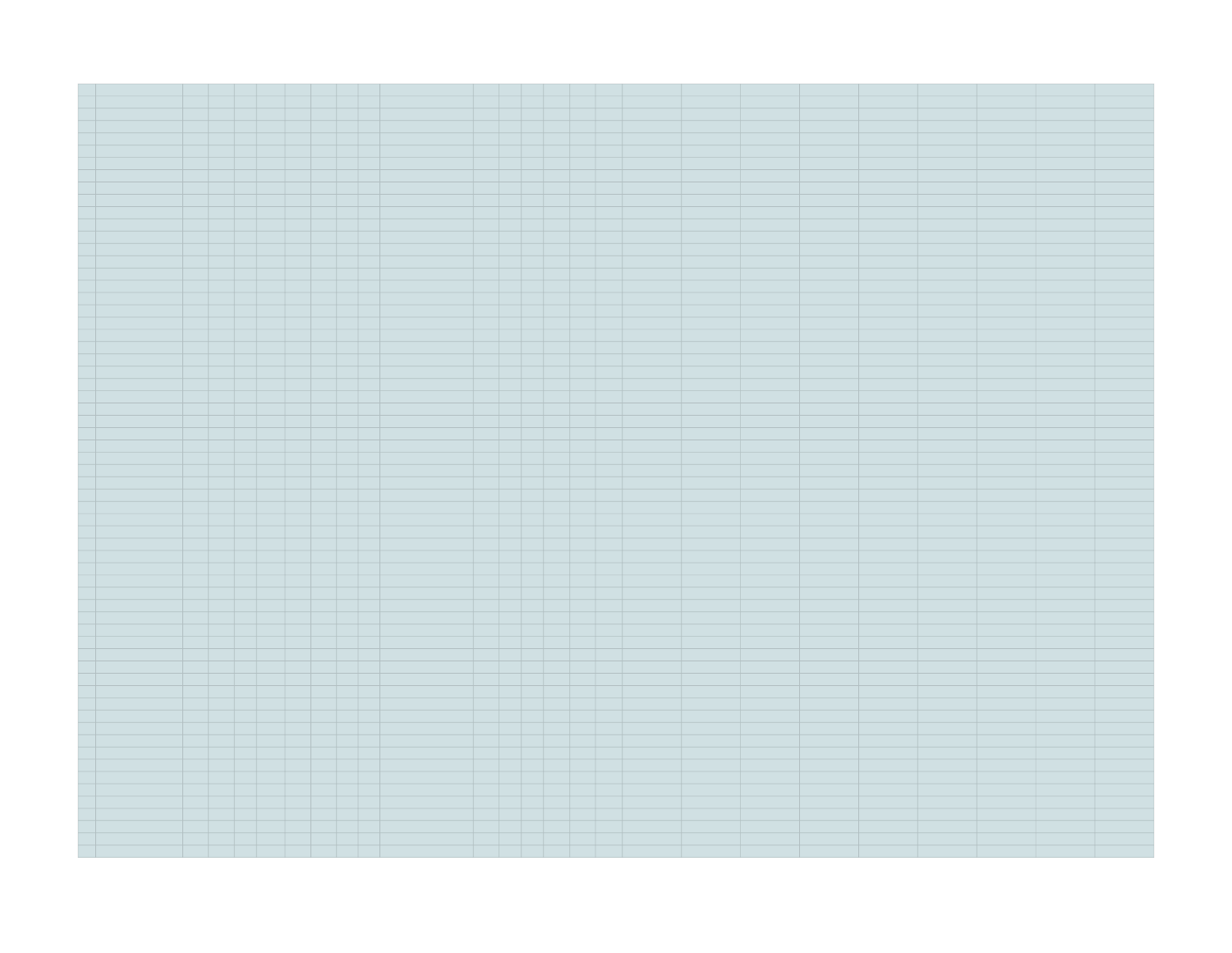|  | an di sebagai kecamatan dari Sebagai Kecamatan Sebagai Kecamatan Sebagai Kecamatan Sebagai Kecamatan Sebagai |                 |  |                         | ————————<br>————————                                                                                                 |  |  |  |  |  |
|--|--------------------------------------------------------------------------------------------------------------|-----------------|--|-------------------------|----------------------------------------------------------------------------------------------------------------------|--|--|--|--|--|
|  |                                                                                                              |                 |  |                         |                                                                                                                      |  |  |  |  |  |
|  |                                                                                                              |                 |  |                         |                                                                                                                      |  |  |  |  |  |
|  |                                                                                                              |                 |  |                         |                                                                                                                      |  |  |  |  |  |
|  |                                                                                                              |                 |  |                         |                                                                                                                      |  |  |  |  |  |
|  |                                                                                                              |                 |  |                         |                                                                                                                      |  |  |  |  |  |
|  |                                                                                                              |                 |  |                         |                                                                                                                      |  |  |  |  |  |
|  |                                                                                                              |                 |  |                         |                                                                                                                      |  |  |  |  |  |
|  |                                                                                                              |                 |  |                         |                                                                                                                      |  |  |  |  |  |
|  | <u> 1955 - Jan Barbara III, ma</u>                                                                           |                 |  |                         |                                                                                                                      |  |  |  |  |  |
|  | ------------                                                                                                 |                 |  |                         |                                                                                                                      |  |  |  |  |  |
|  |                                                                                                              |                 |  |                         |                                                                                                                      |  |  |  |  |  |
|  |                                                                                                              |                 |  |                         |                                                                                                                      |  |  |  |  |  |
|  |                                                                                                              |                 |  |                         |                                                                                                                      |  |  |  |  |  |
|  |                                                                                                              |                 |  |                         |                                                                                                                      |  |  |  |  |  |
|  |                                                                                                              |                 |  |                         |                                                                                                                      |  |  |  |  |  |
|  |                                                                                                              |                 |  |                         |                                                                                                                      |  |  |  |  |  |
|  |                                                                                                              |                 |  |                         |                                                                                                                      |  |  |  |  |  |
|  |                                                                                                              |                 |  |                         |                                                                                                                      |  |  |  |  |  |
|  |                                                                                                              |                 |  |                         |                                                                                                                      |  |  |  |  |  |
|  |                                                                                                              |                 |  |                         |                                                                                                                      |  |  |  |  |  |
|  |                                                                                                              |                 |  |                         |                                                                                                                      |  |  |  |  |  |
|  |                                                                                                              |                 |  |                         |                                                                                                                      |  |  |  |  |  |
|  |                                                                                                              |                 |  |                         |                                                                                                                      |  |  |  |  |  |
|  |                                                                                                              |                 |  |                         |                                                                                                                      |  |  |  |  |  |
|  |                                                                                                              |                 |  |                         |                                                                                                                      |  |  |  |  |  |
|  |                                                                                                              |                 |  |                         |                                                                                                                      |  |  |  |  |  |
|  | <u> 1999 – John Harry</u>                                                                                    |                 |  |                         |                                                                                                                      |  |  |  |  |  |
|  |                                                                                                              |                 |  |                         |                                                                                                                      |  |  |  |  |  |
|  |                                                                                                              |                 |  |                         |                                                                                                                      |  |  |  |  |  |
|  |                                                                                                              |                 |  |                         |                                                                                                                      |  |  |  |  |  |
|  |                                                                                                              |                 |  |                         |                                                                                                                      |  |  |  |  |  |
|  |                                                                                                              |                 |  |                         |                                                                                                                      |  |  |  |  |  |
|  |                                                                                                              |                 |  | <u> a serie de la p</u> |                                                                                                                      |  |  |  |  |  |
|  |                                                                                                              |                 |  |                         |                                                                                                                      |  |  |  |  |  |
|  |                                                                                                              |                 |  |                         |                                                                                                                      |  |  |  |  |  |
|  |                                                                                                              |                 |  |                         |                                                                                                                      |  |  |  |  |  |
|  |                                                                                                              |                 |  |                         |                                                                                                                      |  |  |  |  |  |
|  | <u> Elektroni</u>                                                                                            |                 |  |                         |                                                                                                                      |  |  |  |  |  |
|  |                                                                                                              |                 |  |                         |                                                                                                                      |  |  |  |  |  |
|  |                                                                                                              |                 |  |                         |                                                                                                                      |  |  |  |  |  |
|  |                                                                                                              |                 |  |                         |                                                                                                                      |  |  |  |  |  |
|  |                                                                                                              |                 |  |                         |                                                                                                                      |  |  |  |  |  |
|  |                                                                                                              |                 |  |                         |                                                                                                                      |  |  |  |  |  |
|  |                                                                                                              |                 |  |                         |                                                                                                                      |  |  |  |  |  |
|  |                                                                                                              |                 |  |                         |                                                                                                                      |  |  |  |  |  |
|  |                                                                                                              |                 |  |                         |                                                                                                                      |  |  |  |  |  |
|  |                                                                                                              |                 |  |                         |                                                                                                                      |  |  |  |  |  |
|  |                                                                                                              |                 |  |                         |                                                                                                                      |  |  |  |  |  |
|  |                                                                                                              |                 |  |                         |                                                                                                                      |  |  |  |  |  |
|  |                                                                                                              |                 |  |                         | ar de la segunda                                                                                                     |  |  |  |  |  |
|  |                                                                                                              |                 |  |                         |                                                                                                                      |  |  |  |  |  |
|  |                                                                                                              |                 |  |                         |                                                                                                                      |  |  |  |  |  |
|  |                                                                                                              |                 |  |                         |                                                                                                                      |  |  |  |  |  |
|  |                                                                                                              |                 |  |                         | <u> La Carlo de la Ca</u>                                                                                            |  |  |  |  |  |
|  |                                                                                                              |                 |  |                         |                                                                                                                      |  |  |  |  |  |
|  | <del>1999 - Jacques II, andreas and service of the U</del>                                                   |                 |  |                         | ____________________                                                                                                 |  |  |  |  |  |
|  |                                                                                                              |                 |  |                         |                                                                                                                      |  |  |  |  |  |
|  |                                                                                                              | <u>talah da</u> |  |                         |                                                                                                                      |  |  |  |  |  |
|  |                                                                                                              |                 |  |                         | <u>e de la partida de la partida de la partida de la partida de la partida de la partida de la partida de la par</u> |  |  |  |  |  |
|  |                                                                                                              |                 |  |                         |                                                                                                                      |  |  |  |  |  |
|  |                                                                                                              |                 |  |                         |                                                                                                                      |  |  |  |  |  |
|  |                                                                                                              |                 |  |                         |                                                                                                                      |  |  |  |  |  |
|  |                                                                                                              |                 |  |                         |                                                                                                                      |  |  |  |  |  |
|  |                                                                                                              |                 |  |                         |                                                                                                                      |  |  |  |  |  |
|  |                                                                                                              |                 |  |                         |                                                                                                                      |  |  |  |  |  |
|  |                                                                                                              |                 |  |                         |                                                                                                                      |  |  |  |  |  |
|  |                                                                                                              |                 |  |                         |                                                                                                                      |  |  |  |  |  |
|  |                                                                                                              |                 |  |                         |                                                                                                                      |  |  |  |  |  |
|  |                                                                                                              |                 |  |                         |                                                                                                                      |  |  |  |  |  |
|  |                                                                                                              |                 |  |                         |                                                                                                                      |  |  |  |  |  |
|  |                                                                                                              |                 |  |                         |                                                                                                                      |  |  |  |  |  |
|  |                                                                                                              |                 |  |                         |                                                                                                                      |  |  |  |  |  |
|  |                                                                                                              |                 |  |                         |                                                                                                                      |  |  |  |  |  |
|  |                                                                                                              |                 |  |                         |                                                                                                                      |  |  |  |  |  |
|  |                                                                                                              |                 |  |                         |                                                                                                                      |  |  |  |  |  |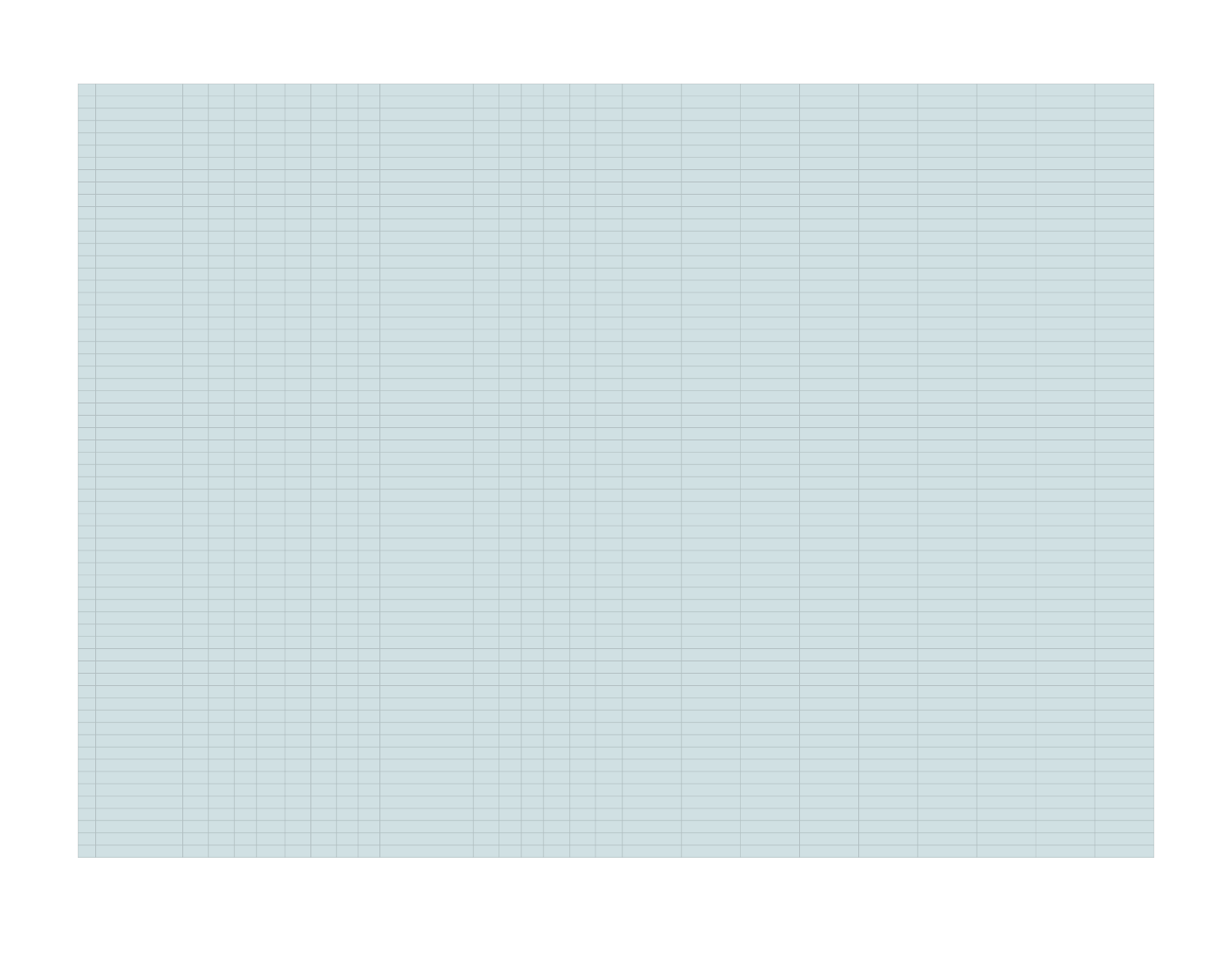|  | an di sebagai kecamatan dari Sebagai Kecamatan Sebagai Kecamatan Sebagai Kecamatan Sebagai Kecamatan Sebagai |                 |  |                         | ————————<br>————————                                                                                                 |  |  |  |  |  |
|--|--------------------------------------------------------------------------------------------------------------|-----------------|--|-------------------------|----------------------------------------------------------------------------------------------------------------------|--|--|--|--|--|
|  |                                                                                                              |                 |  |                         |                                                                                                                      |  |  |  |  |  |
|  |                                                                                                              |                 |  |                         |                                                                                                                      |  |  |  |  |  |
|  |                                                                                                              |                 |  |                         |                                                                                                                      |  |  |  |  |  |
|  |                                                                                                              |                 |  |                         |                                                                                                                      |  |  |  |  |  |
|  |                                                                                                              |                 |  |                         |                                                                                                                      |  |  |  |  |  |
|  |                                                                                                              |                 |  |                         |                                                                                                                      |  |  |  |  |  |
|  |                                                                                                              |                 |  |                         |                                                                                                                      |  |  |  |  |  |
|  |                                                                                                              |                 |  |                         |                                                                                                                      |  |  |  |  |  |
|  | <u> 1955 - Jan Barbara III, ma</u>                                                                           |                 |  |                         |                                                                                                                      |  |  |  |  |  |
|  | ------------                                                                                                 |                 |  |                         |                                                                                                                      |  |  |  |  |  |
|  |                                                                                                              |                 |  |                         |                                                                                                                      |  |  |  |  |  |
|  |                                                                                                              |                 |  |                         |                                                                                                                      |  |  |  |  |  |
|  |                                                                                                              |                 |  |                         |                                                                                                                      |  |  |  |  |  |
|  |                                                                                                              |                 |  |                         |                                                                                                                      |  |  |  |  |  |
|  |                                                                                                              |                 |  |                         |                                                                                                                      |  |  |  |  |  |
|  |                                                                                                              |                 |  |                         |                                                                                                                      |  |  |  |  |  |
|  |                                                                                                              |                 |  |                         |                                                                                                                      |  |  |  |  |  |
|  |                                                                                                              |                 |  |                         |                                                                                                                      |  |  |  |  |  |
|  |                                                                                                              |                 |  |                         |                                                                                                                      |  |  |  |  |  |
|  |                                                                                                              |                 |  |                         |                                                                                                                      |  |  |  |  |  |
|  |                                                                                                              |                 |  |                         |                                                                                                                      |  |  |  |  |  |
|  |                                                                                                              |                 |  |                         |                                                                                                                      |  |  |  |  |  |
|  |                                                                                                              |                 |  |                         |                                                                                                                      |  |  |  |  |  |
|  |                                                                                                              |                 |  |                         |                                                                                                                      |  |  |  |  |  |
|  |                                                                                                              |                 |  |                         |                                                                                                                      |  |  |  |  |  |
|  |                                                                                                              |                 |  |                         |                                                                                                                      |  |  |  |  |  |
|  | <u> 1999 – John Harry</u>                                                                                    |                 |  |                         |                                                                                                                      |  |  |  |  |  |
|  |                                                                                                              |                 |  |                         |                                                                                                                      |  |  |  |  |  |
|  |                                                                                                              |                 |  |                         |                                                                                                                      |  |  |  |  |  |
|  |                                                                                                              |                 |  |                         |                                                                                                                      |  |  |  |  |  |
|  |                                                                                                              |                 |  |                         |                                                                                                                      |  |  |  |  |  |
|  |                                                                                                              |                 |  |                         |                                                                                                                      |  |  |  |  |  |
|  |                                                                                                              |                 |  | <u> a serie de la p</u> |                                                                                                                      |  |  |  |  |  |
|  |                                                                                                              |                 |  |                         |                                                                                                                      |  |  |  |  |  |
|  |                                                                                                              |                 |  |                         |                                                                                                                      |  |  |  |  |  |
|  |                                                                                                              |                 |  |                         |                                                                                                                      |  |  |  |  |  |
|  |                                                                                                              |                 |  |                         |                                                                                                                      |  |  |  |  |  |
|  | <u> Elektroni</u>                                                                                            |                 |  |                         |                                                                                                                      |  |  |  |  |  |
|  |                                                                                                              |                 |  |                         |                                                                                                                      |  |  |  |  |  |
|  |                                                                                                              |                 |  |                         |                                                                                                                      |  |  |  |  |  |
|  |                                                                                                              |                 |  |                         |                                                                                                                      |  |  |  |  |  |
|  |                                                                                                              |                 |  |                         |                                                                                                                      |  |  |  |  |  |
|  |                                                                                                              |                 |  |                         |                                                                                                                      |  |  |  |  |  |
|  |                                                                                                              |                 |  |                         |                                                                                                                      |  |  |  |  |  |
|  |                                                                                                              |                 |  |                         |                                                                                                                      |  |  |  |  |  |
|  |                                                                                                              |                 |  |                         |                                                                                                                      |  |  |  |  |  |
|  |                                                                                                              |                 |  |                         |                                                                                                                      |  |  |  |  |  |
|  |                                                                                                              |                 |  |                         |                                                                                                                      |  |  |  |  |  |
|  |                                                                                                              |                 |  |                         |                                                                                                                      |  |  |  |  |  |
|  |                                                                                                              |                 |  |                         | ar de la segunda                                                                                                     |  |  |  |  |  |
|  |                                                                                                              |                 |  |                         |                                                                                                                      |  |  |  |  |  |
|  |                                                                                                              |                 |  |                         |                                                                                                                      |  |  |  |  |  |
|  |                                                                                                              |                 |  |                         |                                                                                                                      |  |  |  |  |  |
|  |                                                                                                              |                 |  |                         | <u> La Carlo de la Ca</u>                                                                                            |  |  |  |  |  |
|  |                                                                                                              |                 |  |                         |                                                                                                                      |  |  |  |  |  |
|  | <del>1999 - Jacques II, andreas and service of the U</del>                                                   |                 |  |                         | ____________________                                                                                                 |  |  |  |  |  |
|  |                                                                                                              |                 |  |                         |                                                                                                                      |  |  |  |  |  |
|  |                                                                                                              | <u>talah da</u> |  |                         |                                                                                                                      |  |  |  |  |  |
|  |                                                                                                              |                 |  |                         | <u>e de la partida de la partida de la partida de la partida de la partida de la partida de la partida de la par</u> |  |  |  |  |  |
|  |                                                                                                              |                 |  |                         |                                                                                                                      |  |  |  |  |  |
|  |                                                                                                              |                 |  |                         |                                                                                                                      |  |  |  |  |  |
|  |                                                                                                              |                 |  |                         |                                                                                                                      |  |  |  |  |  |
|  |                                                                                                              |                 |  |                         |                                                                                                                      |  |  |  |  |  |
|  |                                                                                                              |                 |  |                         |                                                                                                                      |  |  |  |  |  |
|  |                                                                                                              |                 |  |                         |                                                                                                                      |  |  |  |  |  |
|  |                                                                                                              |                 |  |                         |                                                                                                                      |  |  |  |  |  |
|  |                                                                                                              |                 |  |                         |                                                                                                                      |  |  |  |  |  |
|  |                                                                                                              |                 |  |                         |                                                                                                                      |  |  |  |  |  |
|  |                                                                                                              |                 |  |                         |                                                                                                                      |  |  |  |  |  |
|  |                                                                                                              |                 |  |                         |                                                                                                                      |  |  |  |  |  |
|  |                                                                                                              |                 |  |                         |                                                                                                                      |  |  |  |  |  |
|  |                                                                                                              |                 |  |                         |                                                                                                                      |  |  |  |  |  |
|  |                                                                                                              |                 |  |                         |                                                                                                                      |  |  |  |  |  |
|  |                                                                                                              |                 |  |                         |                                                                                                                      |  |  |  |  |  |
|  |                                                                                                              |                 |  |                         |                                                                                                                      |  |  |  |  |  |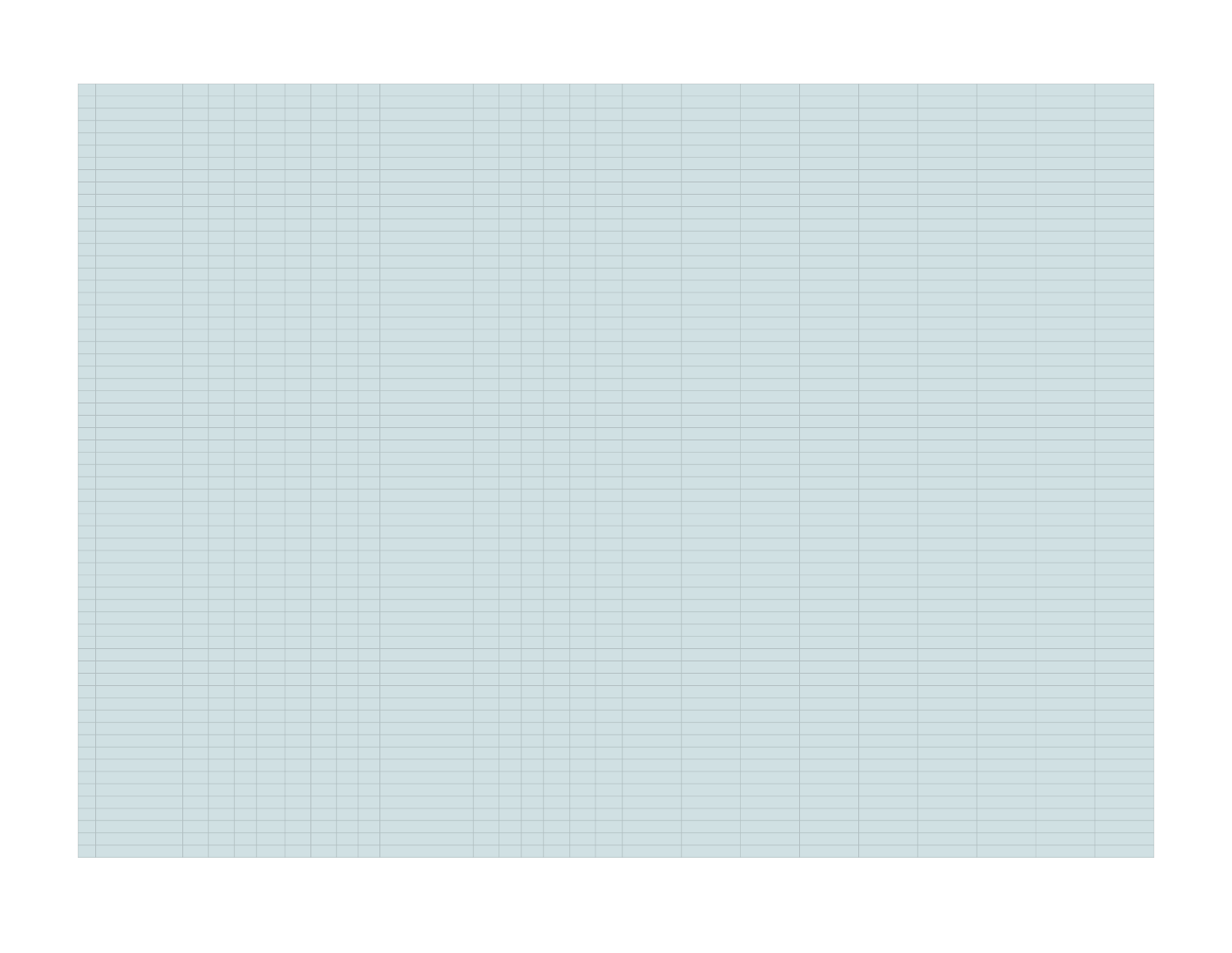|  | an di sebagai kecamatan dari Sebagai Kecamatan Sebagai Kecamatan Sebagai Kecamatan Sebagai Kecamatan Sebagai |                 |  |                         | ————————<br>————————                                                                                                 |  |  |  |  |  |
|--|--------------------------------------------------------------------------------------------------------------|-----------------|--|-------------------------|----------------------------------------------------------------------------------------------------------------------|--|--|--|--|--|
|  |                                                                                                              |                 |  |                         |                                                                                                                      |  |  |  |  |  |
|  |                                                                                                              |                 |  |                         |                                                                                                                      |  |  |  |  |  |
|  |                                                                                                              |                 |  |                         |                                                                                                                      |  |  |  |  |  |
|  |                                                                                                              |                 |  |                         |                                                                                                                      |  |  |  |  |  |
|  |                                                                                                              |                 |  |                         |                                                                                                                      |  |  |  |  |  |
|  |                                                                                                              |                 |  |                         |                                                                                                                      |  |  |  |  |  |
|  |                                                                                                              |                 |  |                         |                                                                                                                      |  |  |  |  |  |
|  |                                                                                                              |                 |  |                         |                                                                                                                      |  |  |  |  |  |
|  | <u> 1955 - Jan Barbara III, ma</u>                                                                           |                 |  |                         |                                                                                                                      |  |  |  |  |  |
|  | ------------                                                                                                 |                 |  |                         |                                                                                                                      |  |  |  |  |  |
|  |                                                                                                              |                 |  |                         |                                                                                                                      |  |  |  |  |  |
|  |                                                                                                              |                 |  |                         |                                                                                                                      |  |  |  |  |  |
|  |                                                                                                              |                 |  |                         |                                                                                                                      |  |  |  |  |  |
|  |                                                                                                              |                 |  |                         |                                                                                                                      |  |  |  |  |  |
|  |                                                                                                              |                 |  |                         |                                                                                                                      |  |  |  |  |  |
|  |                                                                                                              |                 |  |                         |                                                                                                                      |  |  |  |  |  |
|  |                                                                                                              |                 |  |                         |                                                                                                                      |  |  |  |  |  |
|  |                                                                                                              |                 |  |                         |                                                                                                                      |  |  |  |  |  |
|  |                                                                                                              |                 |  |                         |                                                                                                                      |  |  |  |  |  |
|  |                                                                                                              |                 |  |                         |                                                                                                                      |  |  |  |  |  |
|  |                                                                                                              |                 |  |                         |                                                                                                                      |  |  |  |  |  |
|  |                                                                                                              |                 |  |                         |                                                                                                                      |  |  |  |  |  |
|  |                                                                                                              |                 |  |                         |                                                                                                                      |  |  |  |  |  |
|  |                                                                                                              |                 |  |                         |                                                                                                                      |  |  |  |  |  |
|  |                                                                                                              |                 |  |                         |                                                                                                                      |  |  |  |  |  |
|  |                                                                                                              |                 |  |                         |                                                                                                                      |  |  |  |  |  |
|  | <u> 1999 – John Harry</u>                                                                                    |                 |  |                         |                                                                                                                      |  |  |  |  |  |
|  |                                                                                                              |                 |  |                         |                                                                                                                      |  |  |  |  |  |
|  |                                                                                                              |                 |  |                         |                                                                                                                      |  |  |  |  |  |
|  |                                                                                                              |                 |  |                         |                                                                                                                      |  |  |  |  |  |
|  |                                                                                                              |                 |  |                         |                                                                                                                      |  |  |  |  |  |
|  |                                                                                                              |                 |  |                         |                                                                                                                      |  |  |  |  |  |
|  |                                                                                                              |                 |  | <u> a serie de la p</u> |                                                                                                                      |  |  |  |  |  |
|  |                                                                                                              |                 |  |                         |                                                                                                                      |  |  |  |  |  |
|  |                                                                                                              |                 |  |                         |                                                                                                                      |  |  |  |  |  |
|  |                                                                                                              |                 |  |                         |                                                                                                                      |  |  |  |  |  |
|  |                                                                                                              |                 |  |                         |                                                                                                                      |  |  |  |  |  |
|  | <u> Elektroni</u>                                                                                            |                 |  |                         |                                                                                                                      |  |  |  |  |  |
|  |                                                                                                              |                 |  |                         |                                                                                                                      |  |  |  |  |  |
|  |                                                                                                              |                 |  |                         |                                                                                                                      |  |  |  |  |  |
|  |                                                                                                              |                 |  |                         |                                                                                                                      |  |  |  |  |  |
|  |                                                                                                              |                 |  |                         |                                                                                                                      |  |  |  |  |  |
|  |                                                                                                              |                 |  |                         |                                                                                                                      |  |  |  |  |  |
|  |                                                                                                              |                 |  |                         |                                                                                                                      |  |  |  |  |  |
|  |                                                                                                              |                 |  |                         |                                                                                                                      |  |  |  |  |  |
|  |                                                                                                              |                 |  |                         |                                                                                                                      |  |  |  |  |  |
|  |                                                                                                              |                 |  |                         |                                                                                                                      |  |  |  |  |  |
|  |                                                                                                              |                 |  |                         |                                                                                                                      |  |  |  |  |  |
|  |                                                                                                              |                 |  |                         |                                                                                                                      |  |  |  |  |  |
|  |                                                                                                              |                 |  |                         | ar de la segunda                                                                                                     |  |  |  |  |  |
|  |                                                                                                              |                 |  |                         |                                                                                                                      |  |  |  |  |  |
|  |                                                                                                              |                 |  |                         |                                                                                                                      |  |  |  |  |  |
|  |                                                                                                              |                 |  |                         |                                                                                                                      |  |  |  |  |  |
|  |                                                                                                              |                 |  |                         | <u> La Carlo de la Ca</u>                                                                                            |  |  |  |  |  |
|  |                                                                                                              |                 |  |                         |                                                                                                                      |  |  |  |  |  |
|  | <del>1999 - Jacques II, andreas and service of the U</del>                                                   |                 |  |                         | ____________________                                                                                                 |  |  |  |  |  |
|  |                                                                                                              |                 |  |                         |                                                                                                                      |  |  |  |  |  |
|  |                                                                                                              | <u>talah da</u> |  |                         |                                                                                                                      |  |  |  |  |  |
|  |                                                                                                              |                 |  |                         | <u>e de la partida de la partida de la partida de la partida de la partida de la partida de la partida de la par</u> |  |  |  |  |  |
|  |                                                                                                              |                 |  |                         |                                                                                                                      |  |  |  |  |  |
|  |                                                                                                              |                 |  |                         |                                                                                                                      |  |  |  |  |  |
|  |                                                                                                              |                 |  |                         |                                                                                                                      |  |  |  |  |  |
|  |                                                                                                              |                 |  |                         |                                                                                                                      |  |  |  |  |  |
|  |                                                                                                              |                 |  |                         |                                                                                                                      |  |  |  |  |  |
|  |                                                                                                              |                 |  |                         |                                                                                                                      |  |  |  |  |  |
|  |                                                                                                              |                 |  |                         |                                                                                                                      |  |  |  |  |  |
|  |                                                                                                              |                 |  |                         |                                                                                                                      |  |  |  |  |  |
|  |                                                                                                              |                 |  |                         |                                                                                                                      |  |  |  |  |  |
|  |                                                                                                              |                 |  |                         |                                                                                                                      |  |  |  |  |  |
|  |                                                                                                              |                 |  |                         |                                                                                                                      |  |  |  |  |  |
|  |                                                                                                              |                 |  |                         |                                                                                                                      |  |  |  |  |  |
|  |                                                                                                              |                 |  |                         |                                                                                                                      |  |  |  |  |  |
|  |                                                                                                              |                 |  |                         |                                                                                                                      |  |  |  |  |  |
|  |                                                                                                              |                 |  |                         |                                                                                                                      |  |  |  |  |  |
|  |                                                                                                              |                 |  |                         |                                                                                                                      |  |  |  |  |  |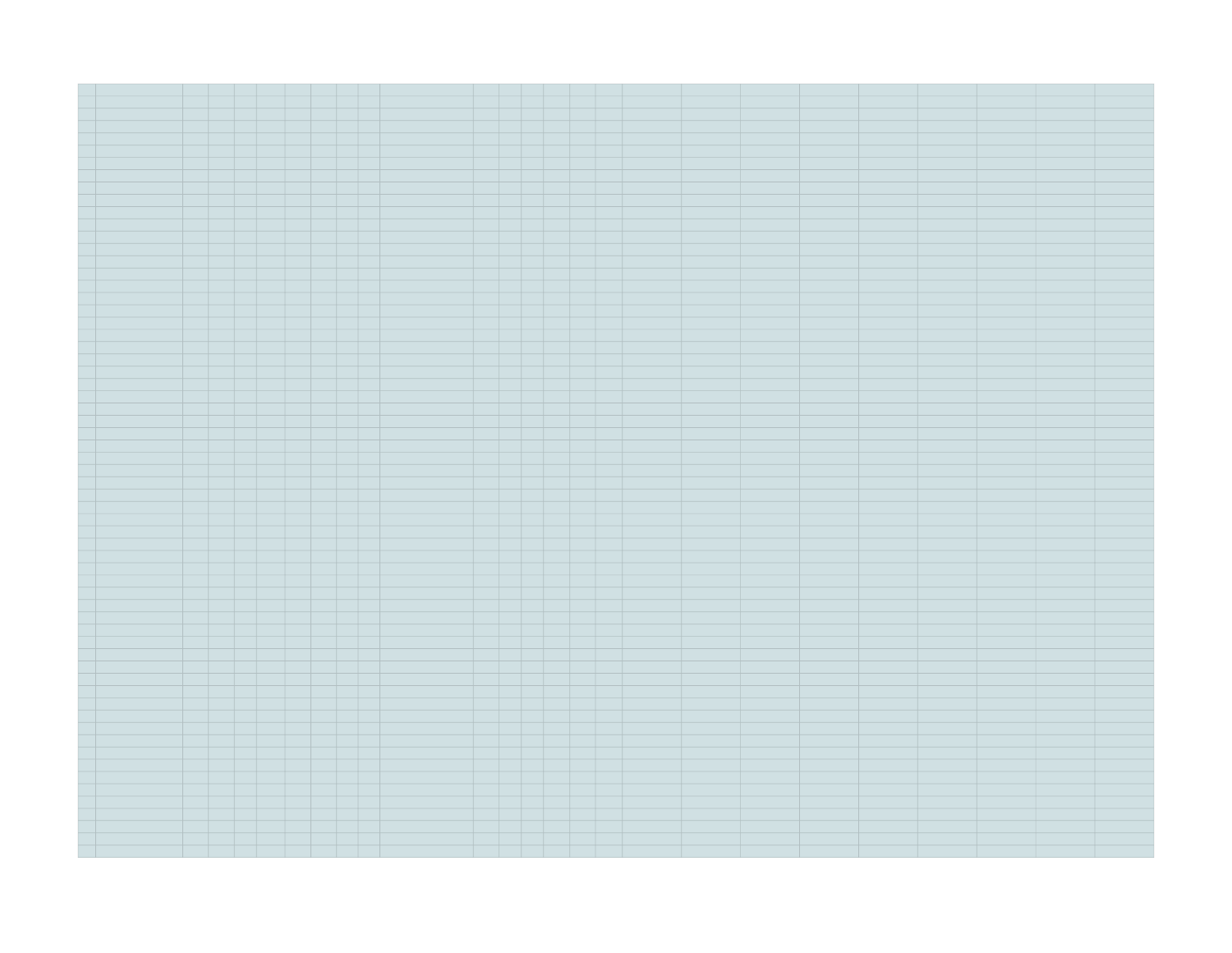|  | an di sebagai kecamatan dari Sebagai Kecamatan Sebagai Kecamatan Sebagai Kecamatan Sebagai Kecamatan Sebagai |                 |  |                         | ————————<br>————————                                                                                                 |  |  |  |  |  |
|--|--------------------------------------------------------------------------------------------------------------|-----------------|--|-------------------------|----------------------------------------------------------------------------------------------------------------------|--|--|--|--|--|
|  |                                                                                                              |                 |  |                         |                                                                                                                      |  |  |  |  |  |
|  |                                                                                                              |                 |  |                         |                                                                                                                      |  |  |  |  |  |
|  |                                                                                                              |                 |  |                         |                                                                                                                      |  |  |  |  |  |
|  |                                                                                                              |                 |  |                         |                                                                                                                      |  |  |  |  |  |
|  |                                                                                                              |                 |  |                         |                                                                                                                      |  |  |  |  |  |
|  |                                                                                                              |                 |  |                         |                                                                                                                      |  |  |  |  |  |
|  |                                                                                                              |                 |  |                         |                                                                                                                      |  |  |  |  |  |
|  |                                                                                                              |                 |  |                         |                                                                                                                      |  |  |  |  |  |
|  | <u> 1955 - Jan Barbara III, ma</u>                                                                           |                 |  |                         |                                                                                                                      |  |  |  |  |  |
|  | ------------                                                                                                 |                 |  |                         |                                                                                                                      |  |  |  |  |  |
|  |                                                                                                              |                 |  |                         |                                                                                                                      |  |  |  |  |  |
|  |                                                                                                              |                 |  |                         |                                                                                                                      |  |  |  |  |  |
|  |                                                                                                              |                 |  |                         |                                                                                                                      |  |  |  |  |  |
|  |                                                                                                              |                 |  |                         |                                                                                                                      |  |  |  |  |  |
|  |                                                                                                              |                 |  |                         |                                                                                                                      |  |  |  |  |  |
|  |                                                                                                              |                 |  |                         |                                                                                                                      |  |  |  |  |  |
|  |                                                                                                              |                 |  |                         |                                                                                                                      |  |  |  |  |  |
|  |                                                                                                              |                 |  |                         |                                                                                                                      |  |  |  |  |  |
|  |                                                                                                              |                 |  |                         |                                                                                                                      |  |  |  |  |  |
|  |                                                                                                              |                 |  |                         |                                                                                                                      |  |  |  |  |  |
|  |                                                                                                              |                 |  |                         |                                                                                                                      |  |  |  |  |  |
|  |                                                                                                              |                 |  |                         |                                                                                                                      |  |  |  |  |  |
|  |                                                                                                              |                 |  |                         |                                                                                                                      |  |  |  |  |  |
|  |                                                                                                              |                 |  |                         |                                                                                                                      |  |  |  |  |  |
|  |                                                                                                              |                 |  |                         |                                                                                                                      |  |  |  |  |  |
|  |                                                                                                              |                 |  |                         |                                                                                                                      |  |  |  |  |  |
|  | <u> 1999 – John Harry</u>                                                                                    |                 |  |                         |                                                                                                                      |  |  |  |  |  |
|  |                                                                                                              |                 |  |                         |                                                                                                                      |  |  |  |  |  |
|  |                                                                                                              |                 |  |                         |                                                                                                                      |  |  |  |  |  |
|  |                                                                                                              |                 |  |                         |                                                                                                                      |  |  |  |  |  |
|  |                                                                                                              |                 |  |                         |                                                                                                                      |  |  |  |  |  |
|  |                                                                                                              |                 |  |                         |                                                                                                                      |  |  |  |  |  |
|  |                                                                                                              |                 |  | <u> a serie de la p</u> |                                                                                                                      |  |  |  |  |  |
|  |                                                                                                              |                 |  |                         |                                                                                                                      |  |  |  |  |  |
|  |                                                                                                              |                 |  |                         |                                                                                                                      |  |  |  |  |  |
|  |                                                                                                              |                 |  |                         |                                                                                                                      |  |  |  |  |  |
|  |                                                                                                              |                 |  |                         |                                                                                                                      |  |  |  |  |  |
|  | <u> Elektroni</u>                                                                                            |                 |  |                         |                                                                                                                      |  |  |  |  |  |
|  |                                                                                                              |                 |  |                         |                                                                                                                      |  |  |  |  |  |
|  |                                                                                                              |                 |  |                         |                                                                                                                      |  |  |  |  |  |
|  |                                                                                                              |                 |  |                         |                                                                                                                      |  |  |  |  |  |
|  |                                                                                                              |                 |  |                         |                                                                                                                      |  |  |  |  |  |
|  |                                                                                                              |                 |  |                         |                                                                                                                      |  |  |  |  |  |
|  |                                                                                                              |                 |  |                         |                                                                                                                      |  |  |  |  |  |
|  |                                                                                                              |                 |  |                         |                                                                                                                      |  |  |  |  |  |
|  |                                                                                                              |                 |  |                         |                                                                                                                      |  |  |  |  |  |
|  |                                                                                                              |                 |  |                         |                                                                                                                      |  |  |  |  |  |
|  |                                                                                                              |                 |  |                         |                                                                                                                      |  |  |  |  |  |
|  |                                                                                                              |                 |  |                         |                                                                                                                      |  |  |  |  |  |
|  |                                                                                                              |                 |  |                         | ar de la segunda                                                                                                     |  |  |  |  |  |
|  |                                                                                                              |                 |  |                         |                                                                                                                      |  |  |  |  |  |
|  |                                                                                                              |                 |  |                         |                                                                                                                      |  |  |  |  |  |
|  |                                                                                                              |                 |  |                         |                                                                                                                      |  |  |  |  |  |
|  |                                                                                                              |                 |  |                         | <u> La Carlo de la Ca</u>                                                                                            |  |  |  |  |  |
|  |                                                                                                              |                 |  |                         |                                                                                                                      |  |  |  |  |  |
|  | <del>1999 - Jacques II, andreas and service of the U</del>                                                   |                 |  |                         | ____________________                                                                                                 |  |  |  |  |  |
|  |                                                                                                              |                 |  |                         |                                                                                                                      |  |  |  |  |  |
|  |                                                                                                              | <u>talah da</u> |  |                         |                                                                                                                      |  |  |  |  |  |
|  |                                                                                                              |                 |  |                         | <u>e de la partida de la partida de la partida de la partida de la partida de la partida de la partida de la par</u> |  |  |  |  |  |
|  |                                                                                                              |                 |  |                         |                                                                                                                      |  |  |  |  |  |
|  |                                                                                                              |                 |  |                         |                                                                                                                      |  |  |  |  |  |
|  |                                                                                                              |                 |  |                         |                                                                                                                      |  |  |  |  |  |
|  |                                                                                                              |                 |  |                         |                                                                                                                      |  |  |  |  |  |
|  |                                                                                                              |                 |  |                         |                                                                                                                      |  |  |  |  |  |
|  |                                                                                                              |                 |  |                         |                                                                                                                      |  |  |  |  |  |
|  |                                                                                                              |                 |  |                         |                                                                                                                      |  |  |  |  |  |
|  |                                                                                                              |                 |  |                         |                                                                                                                      |  |  |  |  |  |
|  |                                                                                                              |                 |  |                         |                                                                                                                      |  |  |  |  |  |
|  |                                                                                                              |                 |  |                         |                                                                                                                      |  |  |  |  |  |
|  |                                                                                                              |                 |  |                         |                                                                                                                      |  |  |  |  |  |
|  |                                                                                                              |                 |  |                         |                                                                                                                      |  |  |  |  |  |
|  |                                                                                                              |                 |  |                         |                                                                                                                      |  |  |  |  |  |
|  |                                                                                                              |                 |  |                         |                                                                                                                      |  |  |  |  |  |
|  |                                                                                                              |                 |  |                         |                                                                                                                      |  |  |  |  |  |
|  |                                                                                                              |                 |  |                         |                                                                                                                      |  |  |  |  |  |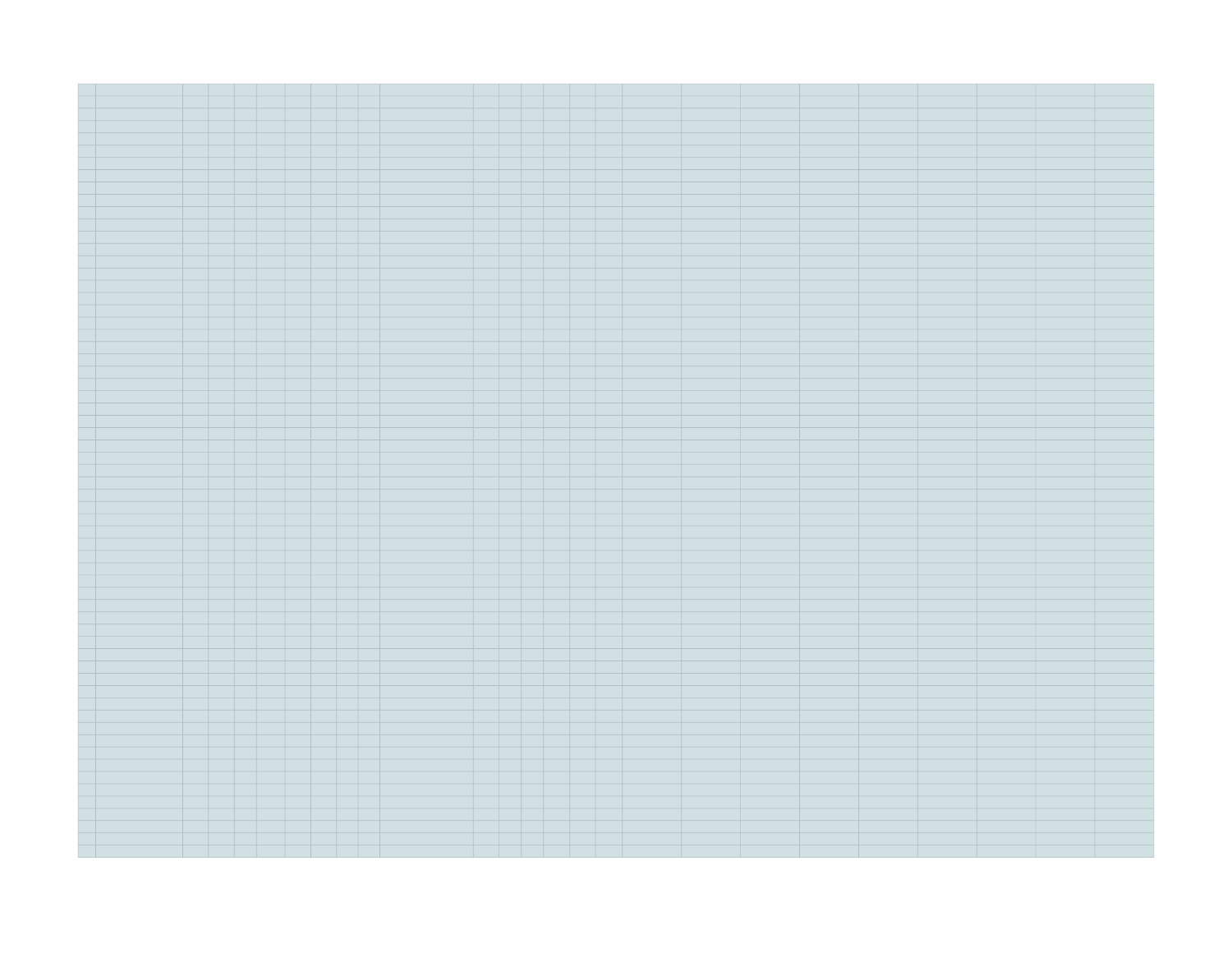|  | an di sebagai kecamatan dari Sebagai Kecamatan Sebagai Kecamatan Sebagai Kecamatan Sebagai Kecamatan Sebagai |                 |  |                         | ————————<br>————————                                                                                                 |  |  |  |  |  |
|--|--------------------------------------------------------------------------------------------------------------|-----------------|--|-------------------------|----------------------------------------------------------------------------------------------------------------------|--|--|--|--|--|
|  |                                                                                                              |                 |  |                         |                                                                                                                      |  |  |  |  |  |
|  |                                                                                                              |                 |  |                         |                                                                                                                      |  |  |  |  |  |
|  |                                                                                                              |                 |  |                         |                                                                                                                      |  |  |  |  |  |
|  |                                                                                                              |                 |  |                         |                                                                                                                      |  |  |  |  |  |
|  |                                                                                                              |                 |  |                         |                                                                                                                      |  |  |  |  |  |
|  |                                                                                                              |                 |  |                         |                                                                                                                      |  |  |  |  |  |
|  |                                                                                                              |                 |  |                         |                                                                                                                      |  |  |  |  |  |
|  |                                                                                                              |                 |  |                         |                                                                                                                      |  |  |  |  |  |
|  | <u> 1955 - Jan Barbara III, ma</u>                                                                           |                 |  |                         |                                                                                                                      |  |  |  |  |  |
|  | ------------                                                                                                 |                 |  |                         |                                                                                                                      |  |  |  |  |  |
|  |                                                                                                              |                 |  |                         |                                                                                                                      |  |  |  |  |  |
|  |                                                                                                              |                 |  |                         |                                                                                                                      |  |  |  |  |  |
|  |                                                                                                              |                 |  |                         |                                                                                                                      |  |  |  |  |  |
|  |                                                                                                              |                 |  |                         |                                                                                                                      |  |  |  |  |  |
|  |                                                                                                              |                 |  |                         |                                                                                                                      |  |  |  |  |  |
|  |                                                                                                              |                 |  |                         |                                                                                                                      |  |  |  |  |  |
|  |                                                                                                              |                 |  |                         |                                                                                                                      |  |  |  |  |  |
|  |                                                                                                              |                 |  |                         |                                                                                                                      |  |  |  |  |  |
|  |                                                                                                              |                 |  |                         |                                                                                                                      |  |  |  |  |  |
|  |                                                                                                              |                 |  |                         |                                                                                                                      |  |  |  |  |  |
|  |                                                                                                              |                 |  |                         |                                                                                                                      |  |  |  |  |  |
|  |                                                                                                              |                 |  |                         |                                                                                                                      |  |  |  |  |  |
|  |                                                                                                              |                 |  |                         |                                                                                                                      |  |  |  |  |  |
|  |                                                                                                              |                 |  |                         |                                                                                                                      |  |  |  |  |  |
|  |                                                                                                              |                 |  |                         |                                                                                                                      |  |  |  |  |  |
|  |                                                                                                              |                 |  |                         |                                                                                                                      |  |  |  |  |  |
|  | <u> 1999 – John Harry</u>                                                                                    |                 |  |                         |                                                                                                                      |  |  |  |  |  |
|  |                                                                                                              |                 |  |                         |                                                                                                                      |  |  |  |  |  |
|  |                                                                                                              |                 |  |                         |                                                                                                                      |  |  |  |  |  |
|  |                                                                                                              |                 |  |                         |                                                                                                                      |  |  |  |  |  |
|  |                                                                                                              |                 |  |                         |                                                                                                                      |  |  |  |  |  |
|  |                                                                                                              |                 |  |                         |                                                                                                                      |  |  |  |  |  |
|  |                                                                                                              |                 |  | <u> a serie de la p</u> |                                                                                                                      |  |  |  |  |  |
|  |                                                                                                              |                 |  |                         |                                                                                                                      |  |  |  |  |  |
|  |                                                                                                              |                 |  |                         |                                                                                                                      |  |  |  |  |  |
|  |                                                                                                              |                 |  |                         |                                                                                                                      |  |  |  |  |  |
|  |                                                                                                              |                 |  |                         |                                                                                                                      |  |  |  |  |  |
|  | <u> Elektroni</u>                                                                                            |                 |  |                         |                                                                                                                      |  |  |  |  |  |
|  |                                                                                                              |                 |  |                         |                                                                                                                      |  |  |  |  |  |
|  |                                                                                                              |                 |  |                         |                                                                                                                      |  |  |  |  |  |
|  |                                                                                                              |                 |  |                         |                                                                                                                      |  |  |  |  |  |
|  |                                                                                                              |                 |  |                         |                                                                                                                      |  |  |  |  |  |
|  |                                                                                                              |                 |  |                         |                                                                                                                      |  |  |  |  |  |
|  |                                                                                                              |                 |  |                         |                                                                                                                      |  |  |  |  |  |
|  |                                                                                                              |                 |  |                         |                                                                                                                      |  |  |  |  |  |
|  |                                                                                                              |                 |  |                         |                                                                                                                      |  |  |  |  |  |
|  |                                                                                                              |                 |  |                         |                                                                                                                      |  |  |  |  |  |
|  |                                                                                                              |                 |  |                         |                                                                                                                      |  |  |  |  |  |
|  |                                                                                                              |                 |  |                         |                                                                                                                      |  |  |  |  |  |
|  |                                                                                                              |                 |  |                         | ar de la segunda                                                                                                     |  |  |  |  |  |
|  |                                                                                                              |                 |  |                         |                                                                                                                      |  |  |  |  |  |
|  |                                                                                                              |                 |  |                         |                                                                                                                      |  |  |  |  |  |
|  |                                                                                                              |                 |  |                         |                                                                                                                      |  |  |  |  |  |
|  |                                                                                                              |                 |  |                         | <u> La Carlo de la Ca</u>                                                                                            |  |  |  |  |  |
|  |                                                                                                              |                 |  |                         |                                                                                                                      |  |  |  |  |  |
|  | <del>1999 - Jacques II, andreas and service of the U</del>                                                   |                 |  |                         | ____________________                                                                                                 |  |  |  |  |  |
|  |                                                                                                              |                 |  |                         |                                                                                                                      |  |  |  |  |  |
|  |                                                                                                              | <u>talah da</u> |  |                         |                                                                                                                      |  |  |  |  |  |
|  |                                                                                                              |                 |  |                         | <u>e de la partida de la partida de la partida de la partida de la partida de la partida de la partida de la par</u> |  |  |  |  |  |
|  |                                                                                                              |                 |  |                         |                                                                                                                      |  |  |  |  |  |
|  |                                                                                                              |                 |  |                         |                                                                                                                      |  |  |  |  |  |
|  |                                                                                                              |                 |  |                         |                                                                                                                      |  |  |  |  |  |
|  |                                                                                                              |                 |  |                         |                                                                                                                      |  |  |  |  |  |
|  |                                                                                                              |                 |  |                         |                                                                                                                      |  |  |  |  |  |
|  |                                                                                                              |                 |  |                         |                                                                                                                      |  |  |  |  |  |
|  |                                                                                                              |                 |  |                         |                                                                                                                      |  |  |  |  |  |
|  |                                                                                                              |                 |  |                         |                                                                                                                      |  |  |  |  |  |
|  |                                                                                                              |                 |  |                         |                                                                                                                      |  |  |  |  |  |
|  |                                                                                                              |                 |  |                         |                                                                                                                      |  |  |  |  |  |
|  |                                                                                                              |                 |  |                         |                                                                                                                      |  |  |  |  |  |
|  |                                                                                                              |                 |  |                         |                                                                                                                      |  |  |  |  |  |
|  |                                                                                                              |                 |  |                         |                                                                                                                      |  |  |  |  |  |
|  |                                                                                                              |                 |  |                         |                                                                                                                      |  |  |  |  |  |
|  |                                                                                                              |                 |  |                         |                                                                                                                      |  |  |  |  |  |
|  |                                                                                                              |                 |  |                         |                                                                                                                      |  |  |  |  |  |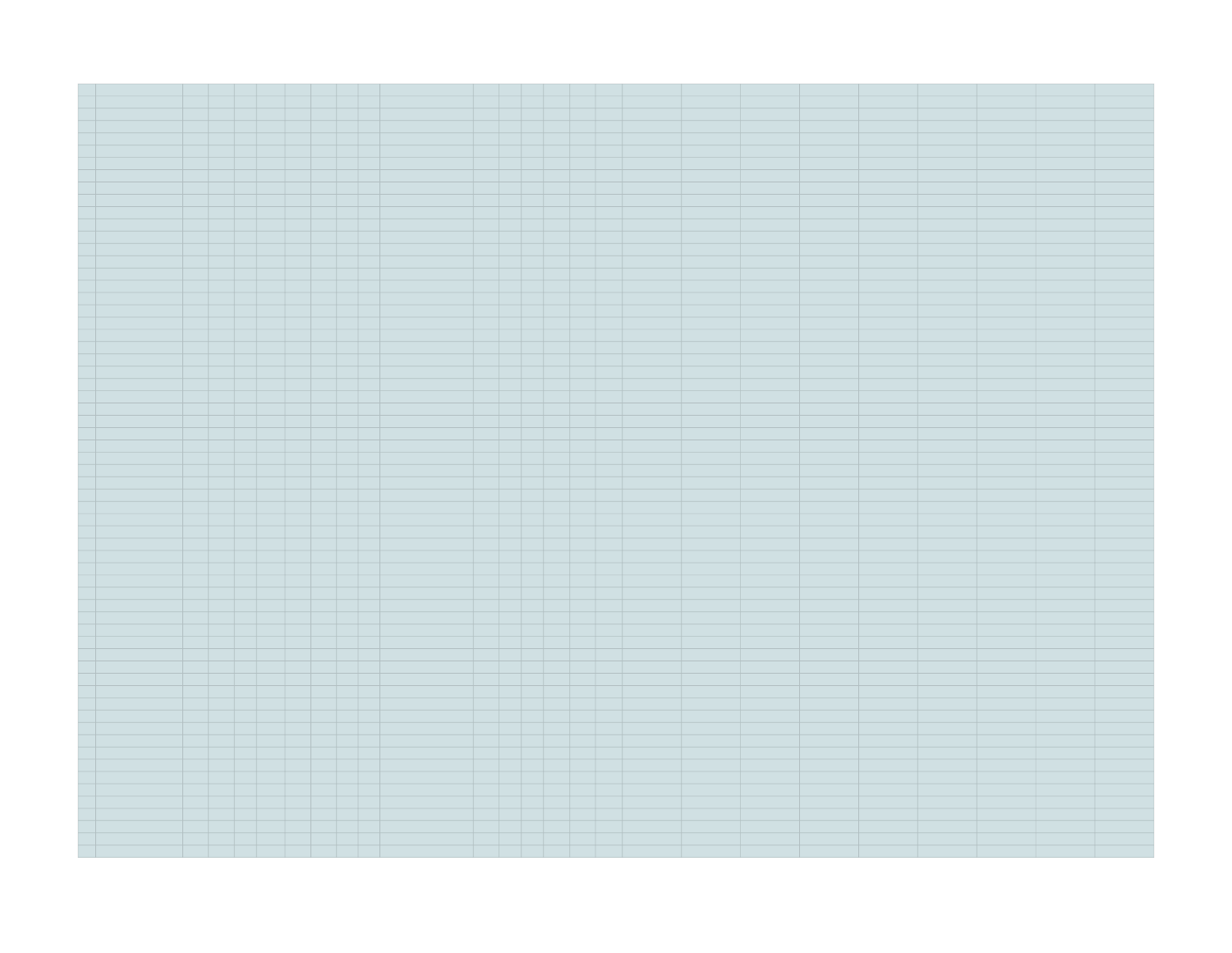|  | an di sebagai kecamatan dari Sebagai Kecamatan Sebagai Kecamatan Sebagai Kecamatan Sebagai Kecamatan Sebagai |                 |  |                         | ————————<br>————————                                                                                                 |  |  |  |  |  |
|--|--------------------------------------------------------------------------------------------------------------|-----------------|--|-------------------------|----------------------------------------------------------------------------------------------------------------------|--|--|--|--|--|
|  |                                                                                                              |                 |  |                         |                                                                                                                      |  |  |  |  |  |
|  |                                                                                                              |                 |  |                         |                                                                                                                      |  |  |  |  |  |
|  |                                                                                                              |                 |  |                         |                                                                                                                      |  |  |  |  |  |
|  |                                                                                                              |                 |  |                         |                                                                                                                      |  |  |  |  |  |
|  |                                                                                                              |                 |  |                         |                                                                                                                      |  |  |  |  |  |
|  |                                                                                                              |                 |  |                         |                                                                                                                      |  |  |  |  |  |
|  |                                                                                                              |                 |  |                         |                                                                                                                      |  |  |  |  |  |
|  |                                                                                                              |                 |  |                         |                                                                                                                      |  |  |  |  |  |
|  | <u> 1955 - Jan Barbara III, ma</u>                                                                           |                 |  |                         |                                                                                                                      |  |  |  |  |  |
|  | ------------                                                                                                 |                 |  |                         |                                                                                                                      |  |  |  |  |  |
|  |                                                                                                              |                 |  |                         |                                                                                                                      |  |  |  |  |  |
|  |                                                                                                              |                 |  |                         |                                                                                                                      |  |  |  |  |  |
|  |                                                                                                              |                 |  |                         |                                                                                                                      |  |  |  |  |  |
|  |                                                                                                              |                 |  |                         |                                                                                                                      |  |  |  |  |  |
|  |                                                                                                              |                 |  |                         |                                                                                                                      |  |  |  |  |  |
|  |                                                                                                              |                 |  |                         |                                                                                                                      |  |  |  |  |  |
|  |                                                                                                              |                 |  |                         |                                                                                                                      |  |  |  |  |  |
|  |                                                                                                              |                 |  |                         |                                                                                                                      |  |  |  |  |  |
|  |                                                                                                              |                 |  |                         |                                                                                                                      |  |  |  |  |  |
|  |                                                                                                              |                 |  |                         |                                                                                                                      |  |  |  |  |  |
|  |                                                                                                              |                 |  |                         |                                                                                                                      |  |  |  |  |  |
|  |                                                                                                              |                 |  |                         |                                                                                                                      |  |  |  |  |  |
|  |                                                                                                              |                 |  |                         |                                                                                                                      |  |  |  |  |  |
|  |                                                                                                              |                 |  |                         |                                                                                                                      |  |  |  |  |  |
|  |                                                                                                              |                 |  |                         |                                                                                                                      |  |  |  |  |  |
|  |                                                                                                              |                 |  |                         |                                                                                                                      |  |  |  |  |  |
|  | <u> 1999 – John Harry</u>                                                                                    |                 |  |                         |                                                                                                                      |  |  |  |  |  |
|  |                                                                                                              |                 |  |                         |                                                                                                                      |  |  |  |  |  |
|  |                                                                                                              |                 |  |                         |                                                                                                                      |  |  |  |  |  |
|  |                                                                                                              |                 |  |                         |                                                                                                                      |  |  |  |  |  |
|  |                                                                                                              |                 |  |                         |                                                                                                                      |  |  |  |  |  |
|  |                                                                                                              |                 |  |                         |                                                                                                                      |  |  |  |  |  |
|  |                                                                                                              |                 |  | <u> a serie de la p</u> |                                                                                                                      |  |  |  |  |  |
|  |                                                                                                              |                 |  |                         |                                                                                                                      |  |  |  |  |  |
|  |                                                                                                              |                 |  |                         |                                                                                                                      |  |  |  |  |  |
|  |                                                                                                              |                 |  |                         |                                                                                                                      |  |  |  |  |  |
|  |                                                                                                              |                 |  |                         |                                                                                                                      |  |  |  |  |  |
|  | <u> Elektroni</u>                                                                                            |                 |  |                         |                                                                                                                      |  |  |  |  |  |
|  |                                                                                                              |                 |  |                         |                                                                                                                      |  |  |  |  |  |
|  |                                                                                                              |                 |  |                         |                                                                                                                      |  |  |  |  |  |
|  |                                                                                                              |                 |  |                         |                                                                                                                      |  |  |  |  |  |
|  |                                                                                                              |                 |  |                         |                                                                                                                      |  |  |  |  |  |
|  |                                                                                                              |                 |  |                         |                                                                                                                      |  |  |  |  |  |
|  |                                                                                                              |                 |  |                         |                                                                                                                      |  |  |  |  |  |
|  |                                                                                                              |                 |  |                         |                                                                                                                      |  |  |  |  |  |
|  |                                                                                                              |                 |  |                         |                                                                                                                      |  |  |  |  |  |
|  |                                                                                                              |                 |  |                         |                                                                                                                      |  |  |  |  |  |
|  |                                                                                                              |                 |  |                         |                                                                                                                      |  |  |  |  |  |
|  |                                                                                                              |                 |  |                         |                                                                                                                      |  |  |  |  |  |
|  |                                                                                                              |                 |  |                         | ar de la segunda                                                                                                     |  |  |  |  |  |
|  |                                                                                                              |                 |  |                         |                                                                                                                      |  |  |  |  |  |
|  |                                                                                                              |                 |  |                         |                                                                                                                      |  |  |  |  |  |
|  |                                                                                                              |                 |  |                         |                                                                                                                      |  |  |  |  |  |
|  |                                                                                                              |                 |  |                         | <u> La Carlo de la Ca</u>                                                                                            |  |  |  |  |  |
|  |                                                                                                              |                 |  |                         |                                                                                                                      |  |  |  |  |  |
|  | <del>1999 - Jacques II, andreas and service of the U</del>                                                   |                 |  |                         | ____________________                                                                                                 |  |  |  |  |  |
|  |                                                                                                              |                 |  |                         |                                                                                                                      |  |  |  |  |  |
|  |                                                                                                              | <u>talah da</u> |  |                         |                                                                                                                      |  |  |  |  |  |
|  |                                                                                                              |                 |  |                         | <u>e de la partida de la partida de la partida de la partida de la partida de la partida de la partida de la par</u> |  |  |  |  |  |
|  |                                                                                                              |                 |  |                         |                                                                                                                      |  |  |  |  |  |
|  |                                                                                                              |                 |  |                         |                                                                                                                      |  |  |  |  |  |
|  |                                                                                                              |                 |  |                         |                                                                                                                      |  |  |  |  |  |
|  |                                                                                                              |                 |  |                         |                                                                                                                      |  |  |  |  |  |
|  |                                                                                                              |                 |  |                         |                                                                                                                      |  |  |  |  |  |
|  |                                                                                                              |                 |  |                         |                                                                                                                      |  |  |  |  |  |
|  |                                                                                                              |                 |  |                         |                                                                                                                      |  |  |  |  |  |
|  |                                                                                                              |                 |  |                         |                                                                                                                      |  |  |  |  |  |
|  |                                                                                                              |                 |  |                         |                                                                                                                      |  |  |  |  |  |
|  |                                                                                                              |                 |  |                         |                                                                                                                      |  |  |  |  |  |
|  |                                                                                                              |                 |  |                         |                                                                                                                      |  |  |  |  |  |
|  |                                                                                                              |                 |  |                         |                                                                                                                      |  |  |  |  |  |
|  |                                                                                                              |                 |  |                         |                                                                                                                      |  |  |  |  |  |
|  |                                                                                                              |                 |  |                         |                                                                                                                      |  |  |  |  |  |
|  |                                                                                                              |                 |  |                         |                                                                                                                      |  |  |  |  |  |
|  |                                                                                                              |                 |  |                         |                                                                                                                      |  |  |  |  |  |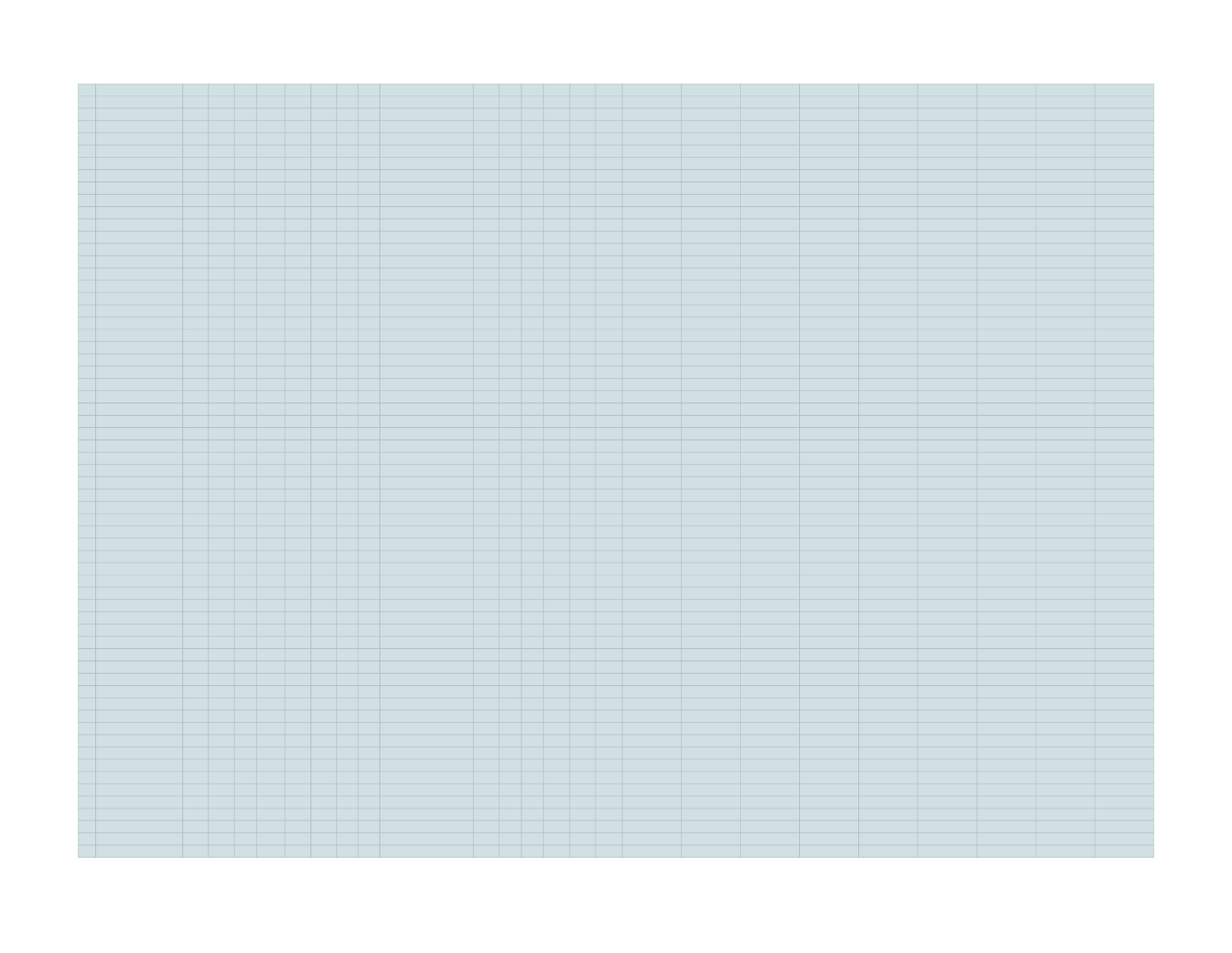|  | an di sebagai kecamatan dari Sebagai Kecamatan Sebagai Kecamatan Sebagai Kecamatan Sebagai Kecamatan Sebagai |                 |  |                         | ————————<br>————————                                                                                                 |  |  |  |  |  |
|--|--------------------------------------------------------------------------------------------------------------|-----------------|--|-------------------------|----------------------------------------------------------------------------------------------------------------------|--|--|--|--|--|
|  |                                                                                                              |                 |  |                         |                                                                                                                      |  |  |  |  |  |
|  |                                                                                                              |                 |  |                         |                                                                                                                      |  |  |  |  |  |
|  |                                                                                                              |                 |  |                         |                                                                                                                      |  |  |  |  |  |
|  |                                                                                                              |                 |  |                         |                                                                                                                      |  |  |  |  |  |
|  |                                                                                                              |                 |  |                         |                                                                                                                      |  |  |  |  |  |
|  |                                                                                                              |                 |  |                         |                                                                                                                      |  |  |  |  |  |
|  |                                                                                                              |                 |  |                         |                                                                                                                      |  |  |  |  |  |
|  |                                                                                                              |                 |  |                         |                                                                                                                      |  |  |  |  |  |
|  | <u> 1955 - Jan Barbara III, ma</u>                                                                           |                 |  |                         |                                                                                                                      |  |  |  |  |  |
|  |                                                                                                              |                 |  |                         |                                                                                                                      |  |  |  |  |  |
|  | ------------                                                                                                 |                 |  |                         |                                                                                                                      |  |  |  |  |  |
|  |                                                                                                              |                 |  |                         |                                                                                                                      |  |  |  |  |  |
|  |                                                                                                              |                 |  |                         |                                                                                                                      |  |  |  |  |  |
|  |                                                                                                              |                 |  |                         |                                                                                                                      |  |  |  |  |  |
|  |                                                                                                              |                 |  |                         |                                                                                                                      |  |  |  |  |  |
|  |                                                                                                              |                 |  |                         |                                                                                                                      |  |  |  |  |  |
|  |                                                                                                              |                 |  |                         |                                                                                                                      |  |  |  |  |  |
|  |                                                                                                              |                 |  |                         |                                                                                                                      |  |  |  |  |  |
|  |                                                                                                              |                 |  |                         |                                                                                                                      |  |  |  |  |  |
|  |                                                                                                              |                 |  |                         |                                                                                                                      |  |  |  |  |  |
|  |                                                                                                              |                 |  |                         |                                                                                                                      |  |  |  |  |  |
|  |                                                                                                              |                 |  |                         |                                                                                                                      |  |  |  |  |  |
|  |                                                                                                              |                 |  |                         |                                                                                                                      |  |  |  |  |  |
|  |                                                                                                              |                 |  |                         |                                                                                                                      |  |  |  |  |  |
|  |                                                                                                              |                 |  |                         |                                                                                                                      |  |  |  |  |  |
|  |                                                                                                              |                 |  |                         |                                                                                                                      |  |  |  |  |  |
|  | <u> 1999 – John Harry</u>                                                                                    |                 |  |                         |                                                                                                                      |  |  |  |  |  |
|  |                                                                                                              |                 |  |                         |                                                                                                                      |  |  |  |  |  |
|  |                                                                                                              |                 |  |                         |                                                                                                                      |  |  |  |  |  |
|  |                                                                                                              |                 |  |                         |                                                                                                                      |  |  |  |  |  |
|  |                                                                                                              |                 |  |                         |                                                                                                                      |  |  |  |  |  |
|  |                                                                                                              |                 |  | <u> a serie de la p</u> |                                                                                                                      |  |  |  |  |  |
|  |                                                                                                              |                 |  |                         |                                                                                                                      |  |  |  |  |  |
|  |                                                                                                              |                 |  |                         |                                                                                                                      |  |  |  |  |  |
|  |                                                                                                              |                 |  |                         |                                                                                                                      |  |  |  |  |  |
|  |                                                                                                              |                 |  |                         |                                                                                                                      |  |  |  |  |  |
|  | <u> Elektroni</u>                                                                                            |                 |  |                         |                                                                                                                      |  |  |  |  |  |
|  |                                                                                                              |                 |  |                         |                                                                                                                      |  |  |  |  |  |
|  |                                                                                                              |                 |  |                         |                                                                                                                      |  |  |  |  |  |
|  |                                                                                                              |                 |  |                         |                                                                                                                      |  |  |  |  |  |
|  |                                                                                                              |                 |  |                         |                                                                                                                      |  |  |  |  |  |
|  |                                                                                                              |                 |  |                         |                                                                                                                      |  |  |  |  |  |
|  |                                                                                                              |                 |  |                         |                                                                                                                      |  |  |  |  |  |
|  |                                                                                                              |                 |  |                         |                                                                                                                      |  |  |  |  |  |
|  |                                                                                                              |                 |  |                         |                                                                                                                      |  |  |  |  |  |
|  |                                                                                                              |                 |  |                         |                                                                                                                      |  |  |  |  |  |
|  |                                                                                                              |                 |  |                         |                                                                                                                      |  |  |  |  |  |
|  |                                                                                                              |                 |  |                         |                                                                                                                      |  |  |  |  |  |
|  |                                                                                                              |                 |  |                         |                                                                                                                      |  |  |  |  |  |
|  |                                                                                                              |                 |  |                         | ar de la segunda                                                                                                     |  |  |  |  |  |
|  |                                                                                                              |                 |  |                         |                                                                                                                      |  |  |  |  |  |
|  |                                                                                                              |                 |  |                         |                                                                                                                      |  |  |  |  |  |
|  |                                                                                                              |                 |  |                         | <u> La Carlo de la Ca</u>                                                                                            |  |  |  |  |  |
|  |                                                                                                              |                 |  |                         |                                                                                                                      |  |  |  |  |  |
|  |                                                                                                              |                 |  |                         |                                                                                                                      |  |  |  |  |  |
|  | <del>1999 - Jacques II, andreas and service of the U</del>                                                   |                 |  |                         | ____________________                                                                                                 |  |  |  |  |  |
|  |                                                                                                              |                 |  |                         |                                                                                                                      |  |  |  |  |  |
|  |                                                                                                              | <u>talah da</u> |  |                         | <u>e de la partida de la partida de la partida de la partida de la partida de la partida de la partida de la par</u> |  |  |  |  |  |
|  |                                                                                                              |                 |  |                         |                                                                                                                      |  |  |  |  |  |
|  |                                                                                                              |                 |  |                         |                                                                                                                      |  |  |  |  |  |
|  |                                                                                                              |                 |  |                         |                                                                                                                      |  |  |  |  |  |
|  |                                                                                                              |                 |  |                         |                                                                                                                      |  |  |  |  |  |
|  |                                                                                                              |                 |  |                         |                                                                                                                      |  |  |  |  |  |
|  |                                                                                                              |                 |  |                         |                                                                                                                      |  |  |  |  |  |
|  |                                                                                                              |                 |  |                         |                                                                                                                      |  |  |  |  |  |
|  |                                                                                                              |                 |  |                         |                                                                                                                      |  |  |  |  |  |
|  |                                                                                                              |                 |  |                         |                                                                                                                      |  |  |  |  |  |
|  |                                                                                                              |                 |  |                         |                                                                                                                      |  |  |  |  |  |
|  |                                                                                                              |                 |  |                         |                                                                                                                      |  |  |  |  |  |
|  |                                                                                                              |                 |  |                         |                                                                                                                      |  |  |  |  |  |
|  |                                                                                                              |                 |  |                         |                                                                                                                      |  |  |  |  |  |
|  |                                                                                                              |                 |  |                         |                                                                                                                      |  |  |  |  |  |
|  |                                                                                                              |                 |  |                         |                                                                                                                      |  |  |  |  |  |
|  |                                                                                                              |                 |  |                         |                                                                                                                      |  |  |  |  |  |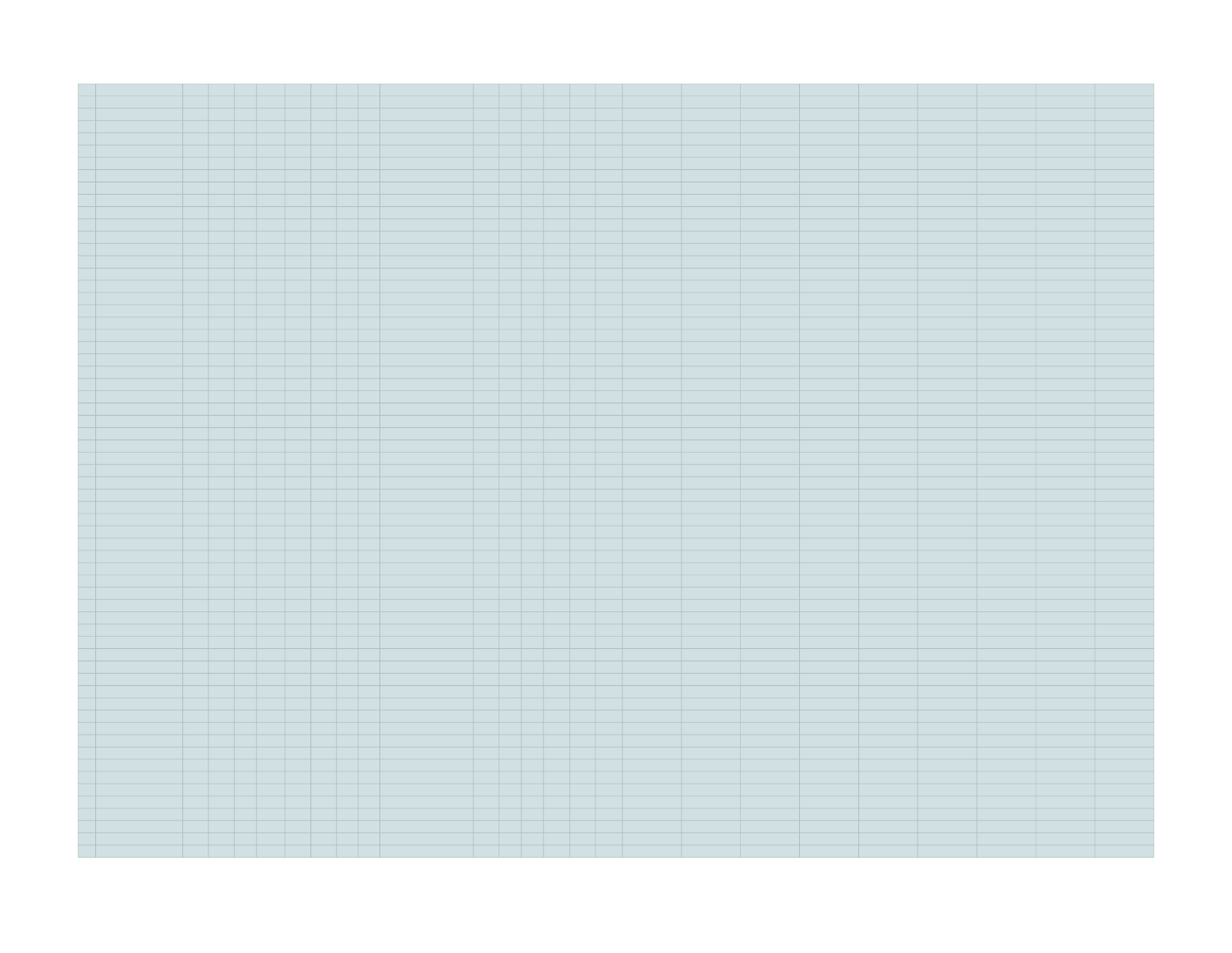|  | an di sebagai kecamatan dari Sebagai Kecamatan Sebagai Kecamatan Sebagai Kecamatan Sebagai Kecamatan Sebagai |                 |  |                         | ————————<br>————————                                                                                                 |  |  |  |  |  |
|--|--------------------------------------------------------------------------------------------------------------|-----------------|--|-------------------------|----------------------------------------------------------------------------------------------------------------------|--|--|--|--|--|
|  |                                                                                                              |                 |  |                         |                                                                                                                      |  |  |  |  |  |
|  |                                                                                                              |                 |  |                         |                                                                                                                      |  |  |  |  |  |
|  |                                                                                                              |                 |  |                         |                                                                                                                      |  |  |  |  |  |
|  |                                                                                                              |                 |  |                         |                                                                                                                      |  |  |  |  |  |
|  |                                                                                                              |                 |  |                         |                                                                                                                      |  |  |  |  |  |
|  |                                                                                                              |                 |  |                         |                                                                                                                      |  |  |  |  |  |
|  |                                                                                                              |                 |  |                         |                                                                                                                      |  |  |  |  |  |
|  |                                                                                                              |                 |  |                         |                                                                                                                      |  |  |  |  |  |
|  | <u> 1955 - Jan Barbara III, ma</u>                                                                           |                 |  |                         |                                                                                                                      |  |  |  |  |  |
|  |                                                                                                              |                 |  |                         |                                                                                                                      |  |  |  |  |  |
|  | ------------                                                                                                 |                 |  |                         |                                                                                                                      |  |  |  |  |  |
|  |                                                                                                              |                 |  |                         |                                                                                                                      |  |  |  |  |  |
|  |                                                                                                              |                 |  |                         |                                                                                                                      |  |  |  |  |  |
|  |                                                                                                              |                 |  |                         |                                                                                                                      |  |  |  |  |  |
|  |                                                                                                              |                 |  |                         |                                                                                                                      |  |  |  |  |  |
|  |                                                                                                              |                 |  |                         |                                                                                                                      |  |  |  |  |  |
|  |                                                                                                              |                 |  |                         |                                                                                                                      |  |  |  |  |  |
|  |                                                                                                              |                 |  |                         |                                                                                                                      |  |  |  |  |  |
|  |                                                                                                              |                 |  |                         |                                                                                                                      |  |  |  |  |  |
|  |                                                                                                              |                 |  |                         |                                                                                                                      |  |  |  |  |  |
|  |                                                                                                              |                 |  |                         |                                                                                                                      |  |  |  |  |  |
|  |                                                                                                              |                 |  |                         |                                                                                                                      |  |  |  |  |  |
|  |                                                                                                              |                 |  |                         |                                                                                                                      |  |  |  |  |  |
|  |                                                                                                              |                 |  |                         |                                                                                                                      |  |  |  |  |  |
|  |                                                                                                              |                 |  |                         |                                                                                                                      |  |  |  |  |  |
|  |                                                                                                              |                 |  |                         |                                                                                                                      |  |  |  |  |  |
|  | <u> 1999 – John Harry</u>                                                                                    |                 |  |                         |                                                                                                                      |  |  |  |  |  |
|  |                                                                                                              |                 |  |                         |                                                                                                                      |  |  |  |  |  |
|  |                                                                                                              |                 |  |                         |                                                                                                                      |  |  |  |  |  |
|  |                                                                                                              |                 |  |                         |                                                                                                                      |  |  |  |  |  |
|  |                                                                                                              |                 |  |                         |                                                                                                                      |  |  |  |  |  |
|  |                                                                                                              |                 |  | <u> a serie de la p</u> |                                                                                                                      |  |  |  |  |  |
|  |                                                                                                              |                 |  |                         |                                                                                                                      |  |  |  |  |  |
|  |                                                                                                              |                 |  |                         |                                                                                                                      |  |  |  |  |  |
|  |                                                                                                              |                 |  |                         |                                                                                                                      |  |  |  |  |  |
|  |                                                                                                              |                 |  |                         |                                                                                                                      |  |  |  |  |  |
|  | <u> Elektroni</u>                                                                                            |                 |  |                         |                                                                                                                      |  |  |  |  |  |
|  |                                                                                                              |                 |  |                         |                                                                                                                      |  |  |  |  |  |
|  |                                                                                                              |                 |  |                         |                                                                                                                      |  |  |  |  |  |
|  |                                                                                                              |                 |  |                         |                                                                                                                      |  |  |  |  |  |
|  |                                                                                                              |                 |  |                         |                                                                                                                      |  |  |  |  |  |
|  |                                                                                                              |                 |  |                         |                                                                                                                      |  |  |  |  |  |
|  |                                                                                                              |                 |  |                         |                                                                                                                      |  |  |  |  |  |
|  |                                                                                                              |                 |  |                         |                                                                                                                      |  |  |  |  |  |
|  |                                                                                                              |                 |  |                         |                                                                                                                      |  |  |  |  |  |
|  |                                                                                                              |                 |  |                         |                                                                                                                      |  |  |  |  |  |
|  |                                                                                                              |                 |  |                         |                                                                                                                      |  |  |  |  |  |
|  |                                                                                                              |                 |  |                         |                                                                                                                      |  |  |  |  |  |
|  |                                                                                                              |                 |  |                         |                                                                                                                      |  |  |  |  |  |
|  |                                                                                                              |                 |  |                         | ar de la segunda                                                                                                     |  |  |  |  |  |
|  |                                                                                                              |                 |  |                         |                                                                                                                      |  |  |  |  |  |
|  |                                                                                                              |                 |  |                         |                                                                                                                      |  |  |  |  |  |
|  |                                                                                                              |                 |  |                         | <u> La Carlo de la Ca</u>                                                                                            |  |  |  |  |  |
|  |                                                                                                              |                 |  |                         |                                                                                                                      |  |  |  |  |  |
|  |                                                                                                              |                 |  |                         |                                                                                                                      |  |  |  |  |  |
|  | <del>1999 - Jacques II, andreas and service of the U</del>                                                   |                 |  |                         | ____________________                                                                                                 |  |  |  |  |  |
|  |                                                                                                              |                 |  |                         |                                                                                                                      |  |  |  |  |  |
|  |                                                                                                              | <u>talah da</u> |  |                         | <u>e de la partida de la partida de la partida de la partida de la partida de la partida de la partida de la par</u> |  |  |  |  |  |
|  |                                                                                                              |                 |  |                         |                                                                                                                      |  |  |  |  |  |
|  |                                                                                                              |                 |  |                         |                                                                                                                      |  |  |  |  |  |
|  |                                                                                                              |                 |  |                         |                                                                                                                      |  |  |  |  |  |
|  |                                                                                                              |                 |  |                         |                                                                                                                      |  |  |  |  |  |
|  |                                                                                                              |                 |  |                         |                                                                                                                      |  |  |  |  |  |
|  |                                                                                                              |                 |  |                         |                                                                                                                      |  |  |  |  |  |
|  |                                                                                                              |                 |  |                         |                                                                                                                      |  |  |  |  |  |
|  |                                                                                                              |                 |  |                         |                                                                                                                      |  |  |  |  |  |
|  |                                                                                                              |                 |  |                         |                                                                                                                      |  |  |  |  |  |
|  |                                                                                                              |                 |  |                         |                                                                                                                      |  |  |  |  |  |
|  |                                                                                                              |                 |  |                         |                                                                                                                      |  |  |  |  |  |
|  |                                                                                                              |                 |  |                         |                                                                                                                      |  |  |  |  |  |
|  |                                                                                                              |                 |  |                         |                                                                                                                      |  |  |  |  |  |
|  |                                                                                                              |                 |  |                         |                                                                                                                      |  |  |  |  |  |
|  |                                                                                                              |                 |  |                         |                                                                                                                      |  |  |  |  |  |
|  |                                                                                                              |                 |  |                         |                                                                                                                      |  |  |  |  |  |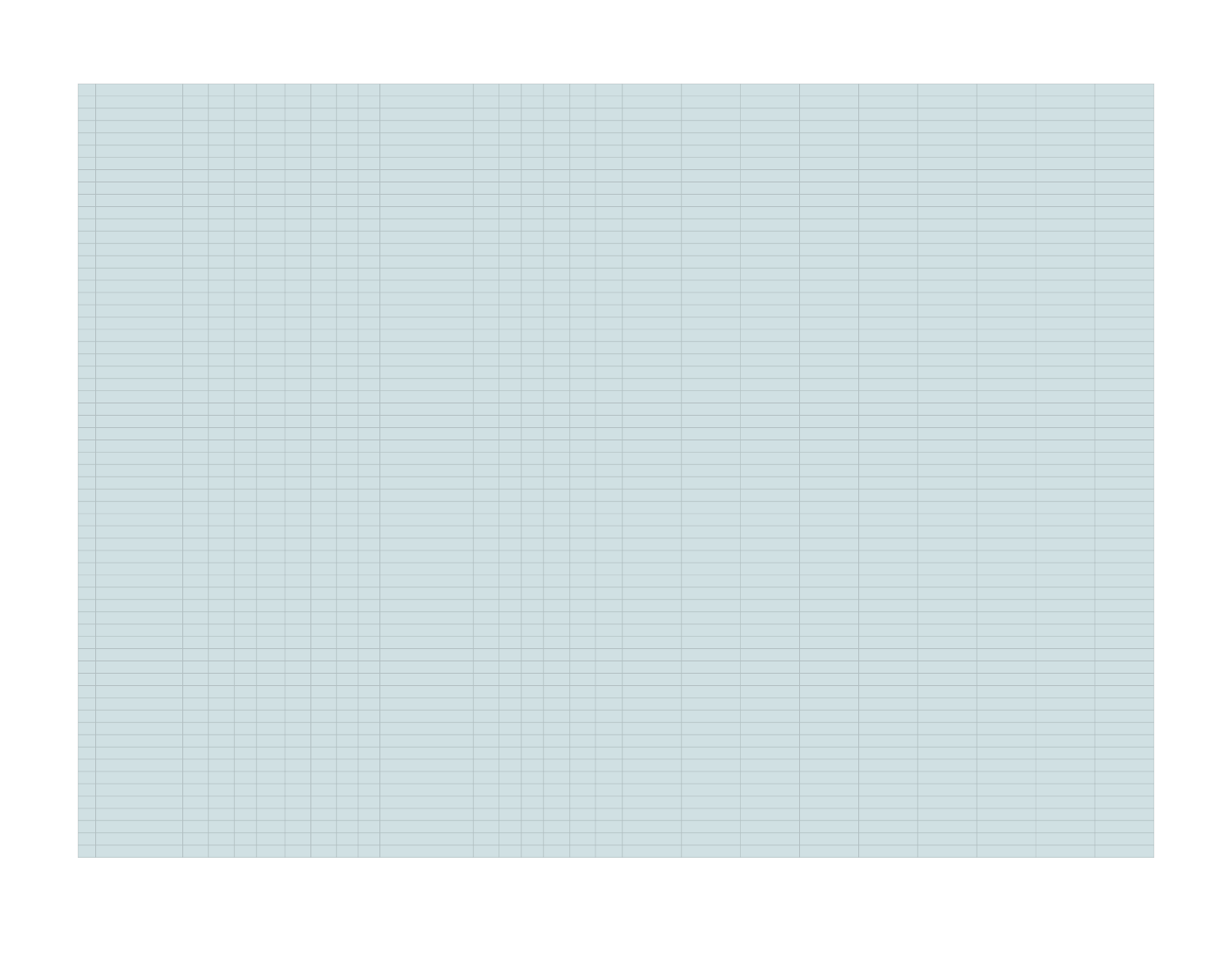|  | an di sebagai kecamatan dari Sebagai Kecamatan Sebagai Kecamatan Sebagai Kecamatan Sebagai Kecamatan Sebagai |                 |  |                         | ————————<br>————————                                                                                                 |  |  |  |  |  |
|--|--------------------------------------------------------------------------------------------------------------|-----------------|--|-------------------------|----------------------------------------------------------------------------------------------------------------------|--|--|--|--|--|
|  |                                                                                                              |                 |  |                         |                                                                                                                      |  |  |  |  |  |
|  |                                                                                                              |                 |  |                         |                                                                                                                      |  |  |  |  |  |
|  |                                                                                                              |                 |  |                         |                                                                                                                      |  |  |  |  |  |
|  |                                                                                                              |                 |  |                         |                                                                                                                      |  |  |  |  |  |
|  |                                                                                                              |                 |  |                         |                                                                                                                      |  |  |  |  |  |
|  |                                                                                                              |                 |  |                         |                                                                                                                      |  |  |  |  |  |
|  |                                                                                                              |                 |  |                         |                                                                                                                      |  |  |  |  |  |
|  |                                                                                                              |                 |  |                         |                                                                                                                      |  |  |  |  |  |
|  | <u> 1955 - Jan Barbara III, ma</u>                                                                           |                 |  |                         |                                                                                                                      |  |  |  |  |  |
|  |                                                                                                              |                 |  |                         |                                                                                                                      |  |  |  |  |  |
|  | ------------                                                                                                 |                 |  |                         |                                                                                                                      |  |  |  |  |  |
|  |                                                                                                              |                 |  |                         |                                                                                                                      |  |  |  |  |  |
|  |                                                                                                              |                 |  |                         |                                                                                                                      |  |  |  |  |  |
|  |                                                                                                              |                 |  |                         |                                                                                                                      |  |  |  |  |  |
|  |                                                                                                              |                 |  |                         |                                                                                                                      |  |  |  |  |  |
|  |                                                                                                              |                 |  |                         |                                                                                                                      |  |  |  |  |  |
|  |                                                                                                              |                 |  |                         |                                                                                                                      |  |  |  |  |  |
|  |                                                                                                              |                 |  |                         |                                                                                                                      |  |  |  |  |  |
|  |                                                                                                              |                 |  |                         |                                                                                                                      |  |  |  |  |  |
|  |                                                                                                              |                 |  |                         |                                                                                                                      |  |  |  |  |  |
|  |                                                                                                              |                 |  |                         |                                                                                                                      |  |  |  |  |  |
|  |                                                                                                              |                 |  |                         |                                                                                                                      |  |  |  |  |  |
|  |                                                                                                              |                 |  |                         |                                                                                                                      |  |  |  |  |  |
|  |                                                                                                              |                 |  |                         |                                                                                                                      |  |  |  |  |  |
|  |                                                                                                              |                 |  |                         |                                                                                                                      |  |  |  |  |  |
|  |                                                                                                              |                 |  |                         |                                                                                                                      |  |  |  |  |  |
|  | <u> 1999 – John Harry</u>                                                                                    |                 |  |                         |                                                                                                                      |  |  |  |  |  |
|  |                                                                                                              |                 |  |                         |                                                                                                                      |  |  |  |  |  |
|  |                                                                                                              |                 |  |                         |                                                                                                                      |  |  |  |  |  |
|  |                                                                                                              |                 |  |                         |                                                                                                                      |  |  |  |  |  |
|  |                                                                                                              |                 |  |                         |                                                                                                                      |  |  |  |  |  |
|  |                                                                                                              |                 |  | <u> a serie de la p</u> |                                                                                                                      |  |  |  |  |  |
|  |                                                                                                              |                 |  |                         |                                                                                                                      |  |  |  |  |  |
|  |                                                                                                              |                 |  |                         |                                                                                                                      |  |  |  |  |  |
|  |                                                                                                              |                 |  |                         |                                                                                                                      |  |  |  |  |  |
|  |                                                                                                              |                 |  |                         |                                                                                                                      |  |  |  |  |  |
|  | <u> Elektroni</u>                                                                                            |                 |  |                         |                                                                                                                      |  |  |  |  |  |
|  |                                                                                                              |                 |  |                         |                                                                                                                      |  |  |  |  |  |
|  |                                                                                                              |                 |  |                         |                                                                                                                      |  |  |  |  |  |
|  |                                                                                                              |                 |  |                         |                                                                                                                      |  |  |  |  |  |
|  |                                                                                                              |                 |  |                         |                                                                                                                      |  |  |  |  |  |
|  |                                                                                                              |                 |  |                         |                                                                                                                      |  |  |  |  |  |
|  |                                                                                                              |                 |  |                         |                                                                                                                      |  |  |  |  |  |
|  |                                                                                                              |                 |  |                         |                                                                                                                      |  |  |  |  |  |
|  |                                                                                                              |                 |  |                         |                                                                                                                      |  |  |  |  |  |
|  |                                                                                                              |                 |  |                         |                                                                                                                      |  |  |  |  |  |
|  |                                                                                                              |                 |  |                         |                                                                                                                      |  |  |  |  |  |
|  |                                                                                                              |                 |  |                         |                                                                                                                      |  |  |  |  |  |
|  |                                                                                                              |                 |  |                         |                                                                                                                      |  |  |  |  |  |
|  |                                                                                                              |                 |  |                         | ar de la segunda                                                                                                     |  |  |  |  |  |
|  |                                                                                                              |                 |  |                         |                                                                                                                      |  |  |  |  |  |
|  |                                                                                                              |                 |  |                         |                                                                                                                      |  |  |  |  |  |
|  |                                                                                                              |                 |  |                         | <u> La Carlo de la Ca</u>                                                                                            |  |  |  |  |  |
|  |                                                                                                              |                 |  |                         |                                                                                                                      |  |  |  |  |  |
|  |                                                                                                              |                 |  |                         |                                                                                                                      |  |  |  |  |  |
|  | <del>1999 - Jacques II, andreas and service of the U</del>                                                   |                 |  |                         | ____________________                                                                                                 |  |  |  |  |  |
|  |                                                                                                              |                 |  |                         |                                                                                                                      |  |  |  |  |  |
|  |                                                                                                              | <u>talah da</u> |  |                         | <u>e de la partida de la partida de la partida de la partida de la partida de la partida de la partida de la par</u> |  |  |  |  |  |
|  |                                                                                                              |                 |  |                         |                                                                                                                      |  |  |  |  |  |
|  |                                                                                                              |                 |  |                         |                                                                                                                      |  |  |  |  |  |
|  |                                                                                                              |                 |  |                         |                                                                                                                      |  |  |  |  |  |
|  |                                                                                                              |                 |  |                         |                                                                                                                      |  |  |  |  |  |
|  |                                                                                                              |                 |  |                         |                                                                                                                      |  |  |  |  |  |
|  |                                                                                                              |                 |  |                         |                                                                                                                      |  |  |  |  |  |
|  |                                                                                                              |                 |  |                         |                                                                                                                      |  |  |  |  |  |
|  |                                                                                                              |                 |  |                         |                                                                                                                      |  |  |  |  |  |
|  |                                                                                                              |                 |  |                         |                                                                                                                      |  |  |  |  |  |
|  |                                                                                                              |                 |  |                         |                                                                                                                      |  |  |  |  |  |
|  |                                                                                                              |                 |  |                         |                                                                                                                      |  |  |  |  |  |
|  |                                                                                                              |                 |  |                         |                                                                                                                      |  |  |  |  |  |
|  |                                                                                                              |                 |  |                         |                                                                                                                      |  |  |  |  |  |
|  |                                                                                                              |                 |  |                         |                                                                                                                      |  |  |  |  |  |
|  |                                                                                                              |                 |  |                         |                                                                                                                      |  |  |  |  |  |
|  |                                                                                                              |                 |  |                         |                                                                                                                      |  |  |  |  |  |